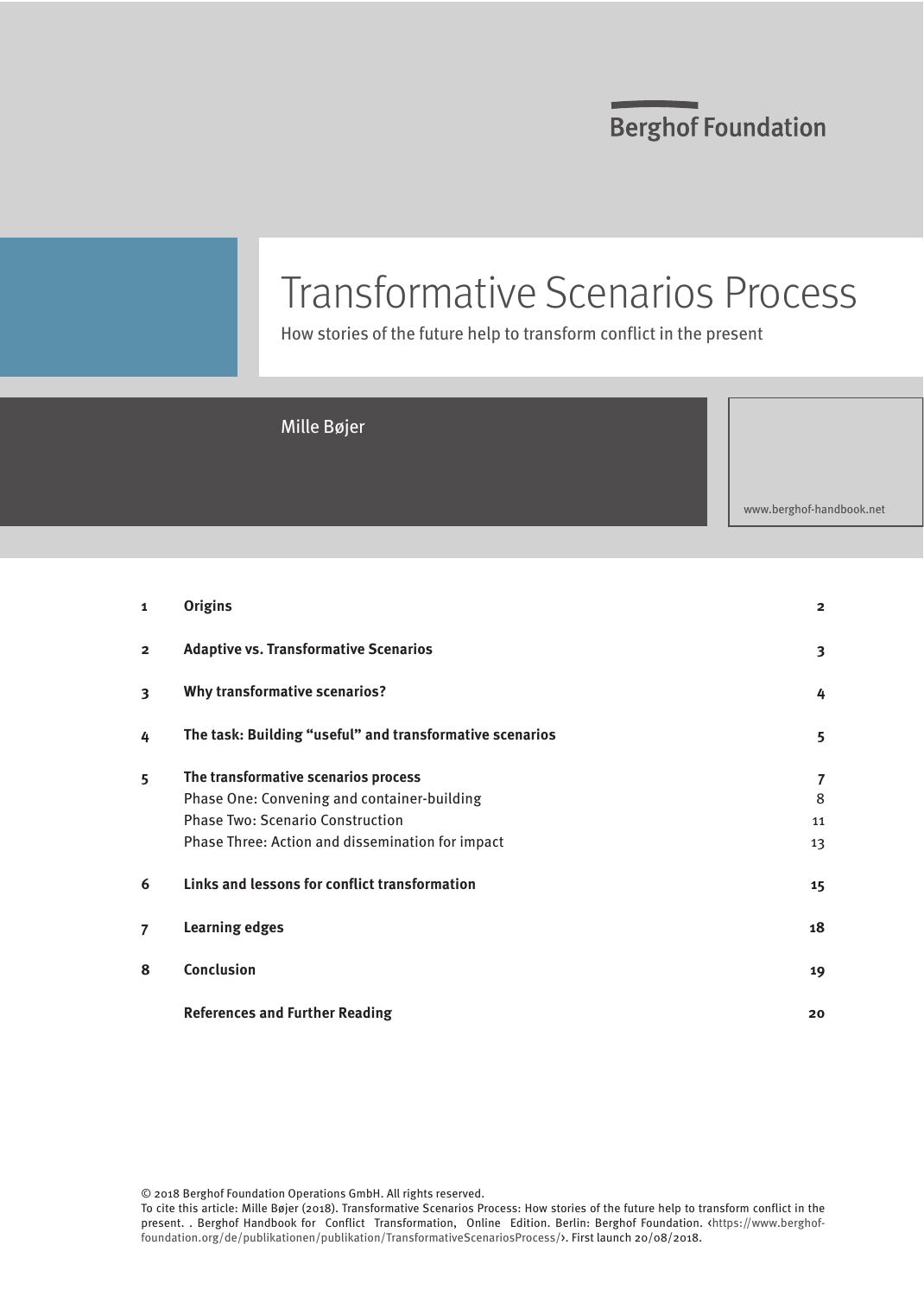<span id="page-1-0"></span>Scenarios are stories of possible futures. Human beings have always used stories to talk about things that are difficult, complex, or even taboo, to encourage a change in thinking, illuminate pathways, and inspire right action. Creating and telling stories about possible futures allows us to lift our gaze above our current stuck situations and polarized conversations into a longer time horizon and ask ourselves "what if?"

Scenario methods are gaining popularity as a way of engaging with accelerating complexity and uncertainty, and involving diverse stakeholders in a dialogue about the future. Various approaches to scenarios exist, commonly grouped under the label of "foresight methods", making up an increasingly lively field.<sup>1</sup> The fact that scenario thinking is about entertaining multiple possibilities is reflected also in a diversity of scenario approaches. Scenario practitioners and academics alike tend to recognize that different methods are shaped to fit different tasks and become valid in different circumstances.

This article is written from the perspective of a reflective practitioner with the intention to explore in particular the approach called "Transformative Scenarios Process" (TSP), developed by Adam Kahane, and its relevance to the field of conflict transformation. I first encountered Kahane and his work in 1999, and subsequently started working with him in 2004. Since then, I have worked as an organizer and facilitator of multi-stakeholder processes at international, national and local levels, in many cases applying a TSP approach.

TSP has not previously been directly considered as a method of the fields of peacebuilding and conflict transformation. It is applied in some contexts where direct violence is present, but more frequently in domains such as education, food security or healthcare, where social systems are polarized and stuck due to non-violent clashes of ideas and interests. As the international peacebuilding field expands to include conflict prevention and sustaining peace, and as TSP increasingly demonstrates its relevance to peace processes and situations affected by violent conflict, these two conversations are starting to connect more closely. As this happens, it is worth noting a shared underlying paradigm that emphasizes systemic change, inclusion, root causes, and drivers of change, as well as a shared acknowledgment of the transformative potential of conflict.

The first four sections of this article relate to the origins, basic concepts, and purpose of Transformative Scenarios Process in order to orient the reader to where the approach comes from and why it matters. Section five outlines the key phases and steps of how the approach works in practice. The final three sections offer linkages to the field of conflict transformation, as well as key questions and challenges to pull TSP practice forward. Throughout, I offer small case examples to illustrate key messages as well as one longer case story of how the approach has been applied various times over the past 20 years in Colombia. The field of conflict transformation and the practice of TSP apply in different but overlapping contexts and each offers fresh challenges and perspective to the other.

## 1 Origins

Scenario Planning has been applied for many decades as a tool to explore future uncertainties. The concept emerged in the 1950s, where it was initially used by military strategists to pre-empt the moves of the enemy and prepare alternative strategies to respond. Later, it was adopted by corporate strategists to anticipate trends, adapt to a changing context, and outsmart competitors. Only more recently have scenarios gained traction as a tool for the social change field to explore future trajectories of social systems and as a potentially relevant contribution to conflict transformation.

In the late 1960s, the Shell company started working with scenarios. In 1972, the company's head of strategy, Pierre Wack, led a process of scenario-construction that included the possibility of an oil crisis.

**1** For a typology of Scenario Development approaches, see Van Notten 2006.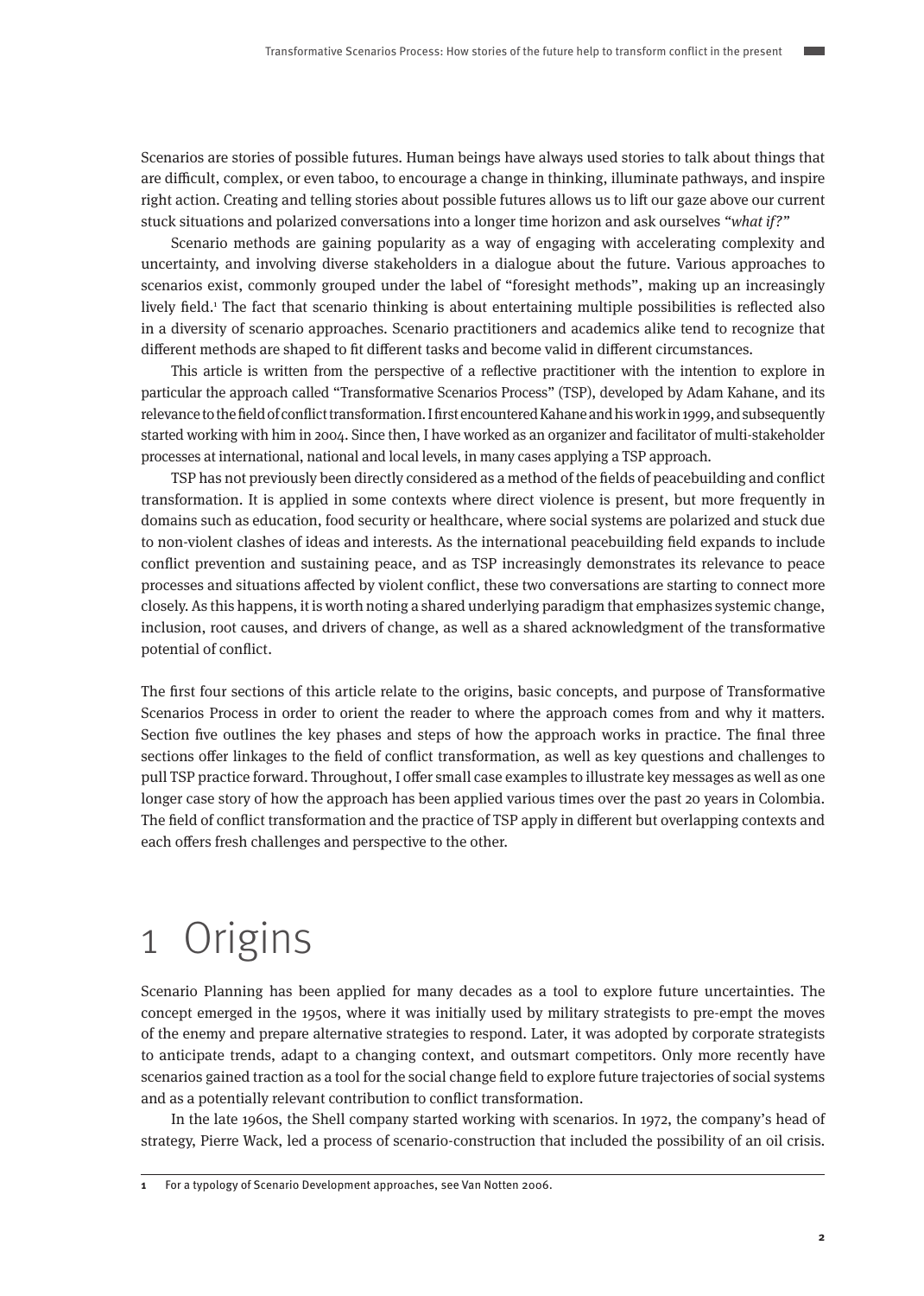<span id="page-2-0"></span>These scenarios were presented around the world to country managers, so that when the oil crisis hit, Shell managed to adapt. This enabled the company's rise to becoming one of the strongest players of the international oil industry. Over the next 40 years, Shell has continued to develop a rigorous and innovative method of scenario planning. In the 1990s, the company started publishing and sharing its scenarios, probing the impact of emerging trends and conveying hard truths not only for its own industry but for the wider world as well. Shell has without a doubt the most well-known corporate scenarios division, and its alumni have become leading academics, trainers, and consultants in scenarios methods, contributing significantly to the spread of the approach.

The TSP approach was originally born out of a scenarios process in South Africa called the Mont Fleur scenarios, which took place in 1991-92 at a time of significant uncertainty and turmoil – after apartheid had officially ended and Nelson Mandela had been released but before the first democratic elections. Adam Kahane was at the time working in the scenario group at Shell, and was "unexpectedly plunged into working with a team of leaders from all parts of South African society – black and white, left and right, opposition and establishment – who were trying to construct a better future for their country" (Kahane 2012, XIV).

# 2 Adaptive vs. Transformative Scenarios

As a member of the Shell team, Kahane had experienced the effectiveness of the adaptive approach to scenarios – the value of understanding what could happen in the future to more easily adapt and succeed. But the Mont Fleur scenarios had a different nature: Here, the scenario planners were not experts developing scenarios for management or a client, but rather stakeholders from the entire political spectrum developing scenarios for themselves and other leaders like them. The intention was not just to adapt to the context but also to shape the future of the country. The impact was not just a more robust strategy to stay ahead of the competition but transformed intentions and relationships of a group that were to play a central role in leading the South African transition.

Kahane was intrigued by the potential value of scenarios for such transformative work. He continued to work in this way in many other conflict contexts, including Colombia, Guatemala, Sudan, Zimbabwe, Thailand and Mexico. In 2012 he coined the term "Transformative Scenarios" as a way of describing this way of working and distinguishing it from adaptive scenario approaches.<sup>2</sup>

Transformative and adaptive stances toward scenarios are not entirely mutually exclusive. The "Serenity Prayer" attributed to Reinhold Niebuhr (1941) poetically reflects the distinction between these stances and the capacity of discernment required: "God, grant me the serenity to accept the things I cannot change, the courage to change the things I can, and the wisdom to know the difference." The transformative approach to scenarios recognizes that there are some situations where we need to accept things we cannot change and adapting may be the only option. But it works in situations where there is intention, courage and determination to transform the things we can.

**<sup>2</sup>** Kahane's 2012 book is entitled Transformative Scenario Planning. In 2016, he and his colleagues shifted this language to "Transformative Scenarios Process", maintaining the abbreviation TSP, but distinguishing further from traditional scenario "planning" approaches and acknowledging the process emphasis of this particular approach.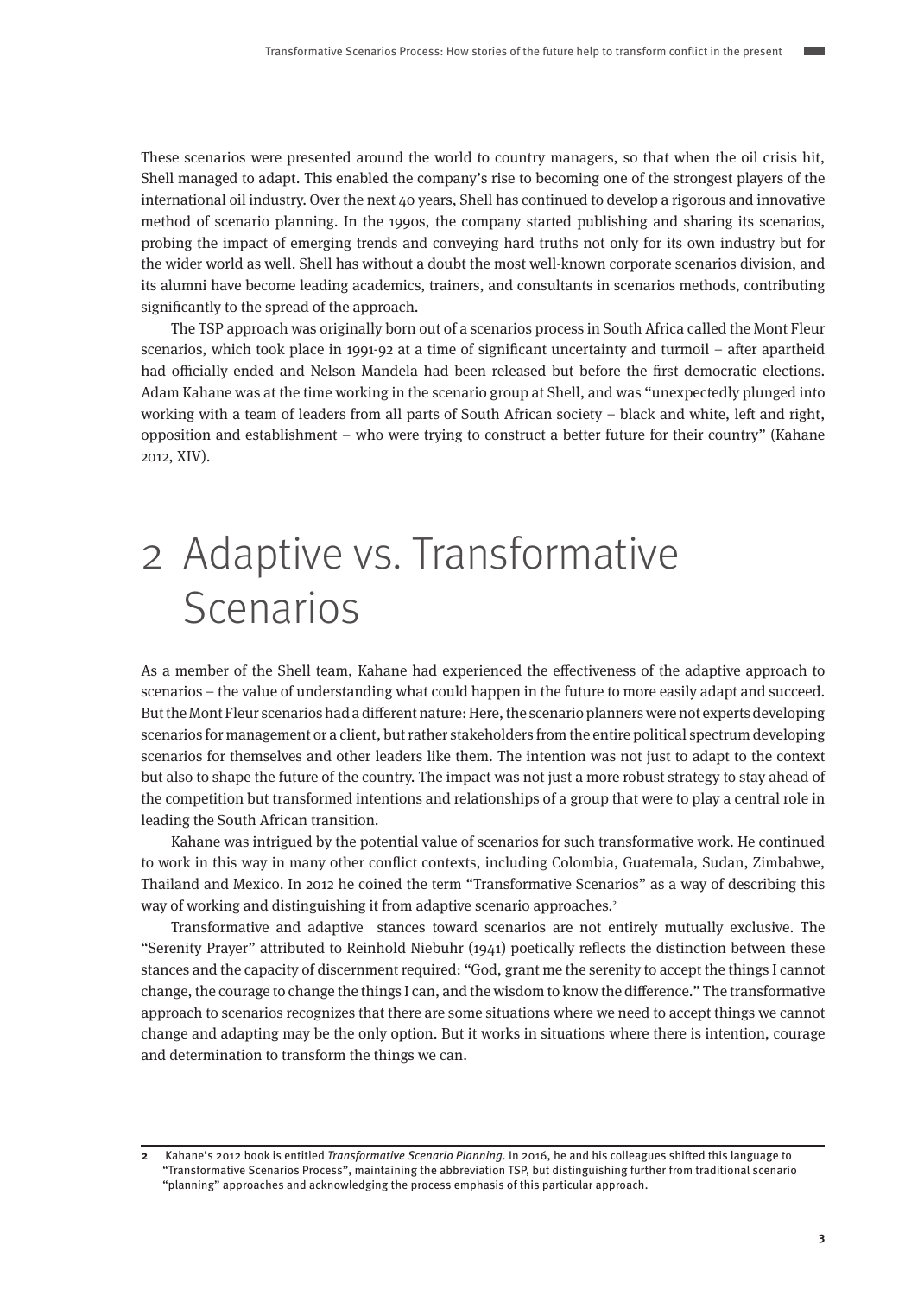<span id="page-3-0"></span>

|                | <b>Adaptive Scenarios</b>                                                     | <b>Transformative Scenarios</b>                                                                    |
|----------------|-------------------------------------------------------------------------------|----------------------------------------------------------------------------------------------------|
| Intention      | To understand what could<br>happen to more easily adapt to<br>it and succeed. | To understand what could happen<br>to more easily influence it and<br>bring about a better future. |
| Participants   | A team of experts.                                                            | A diverse team of actors from<br>across the whole system.                                          |
| <b>Process</b> | A rigorous process.                                                           | A structured process and an<br>enabling container for dialogue<br>and co-creation.                 |
| <b>Results</b> | New understanding and more<br>robust strategies.                              | Shifts in understanding and<br>strategy, and in relationships,<br>language and intentions.         |

**Table 1: Contrasting Adaptive and Transformative Scenarios**

# 3 Why transformative scenarios?

The need for a Transformative Scenarios Process tends to be justified by three key conditions.

### **Uncertainty**

All scenario planners will say that scenarios are needed because there is uncertainty. The presence of uncertainty may seem obvious today. Yet, we spend too little time identifying, expressing and exploring our uncertainties in generative dialogue, compared to the time we spend expressing and attending to answers, and to that which we believe to be known and true. Not knowing is an uncomfortable place to be.

Rafael Ramirez and Jerome Ravetz (2011) distinguish between "tame futures", which we think we can readily forecast based on our past experiences (for example how the traffic will behave in a near-term future), and "wild futures", where you cannot rely on tomorrow being like yesterday, but where there is still room for influence. This is where the terrain is fertile for scenarios. A "feral future" results from attacking wild situations with tame tools and technologies. The result is often a situation that is out of control. Scenarios are a tool that can help us to recognize wild futures and engage with them to avoid feral futures.

### **Complexity**

TSP is based on an assumption that we are dealing with complex social situations. These situations are dynamically complex in that cause and effect are non-linear, interdependent and far apart in space and time. They are *generatively complex* in the sense that the reality is emerging and existing answers and solutions are insufficient. Finally, they are *socially complex* in that the problem involves an abundance of highly diverse actors with different perspectives, logics and interests (Scharmer/Senge 2001, 23). Faced with such complexity, leaders are unable to transform their situation unilaterally and directly. TSP is useful in these situations because it enables a socially complex group of stakeholders to come together, and because scenarios – as stories – can capture and convey great complexity in an accessible way.

### **Discomfort**

Uncertainty and complexity are present in all scenarios work. A third, and perhaps most important, key condition for engaging in a transformative scenarios process is that a core group of stakeholders see the situation they are in – or the direction they are moving in – as unacceptable and/or unsustainable, and believe that they cannot carry on as they have been. This discomfort is not always well defined, nor is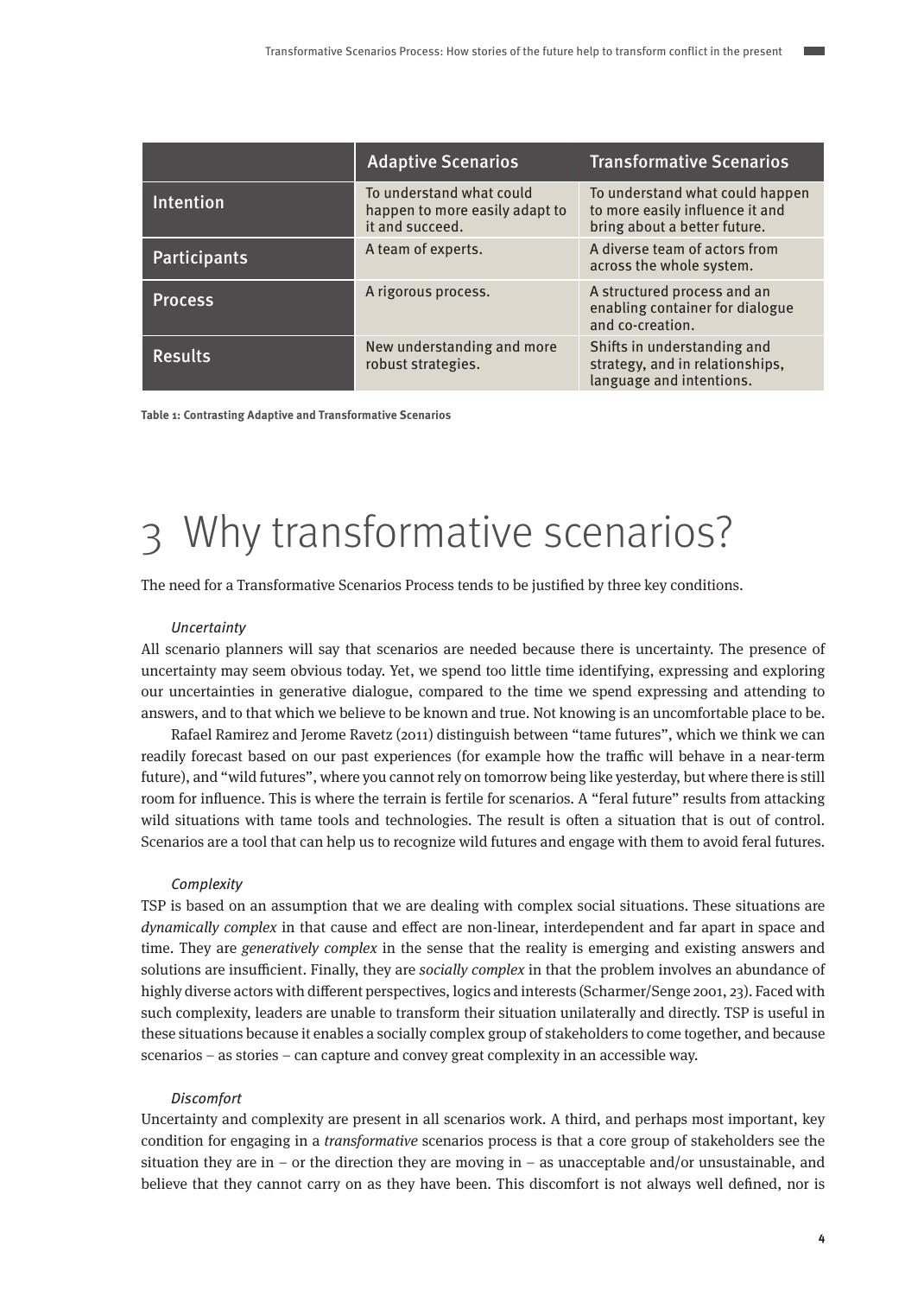<span id="page-4-0"></span>there usually alignment among the stakeholders about what the problem is. Different people will find the situation problematic for different reasons, but they share a discomfort with the status quo and a sense of potential that things could be different. This offers them a common starting point.

Shared discomfort provides critical fuel for the process. If the stakeholders are comfortable with the status quo, there will be insufficient energy to sustain a full process, shift out of habitual ways of operating and stay engaged with opponents. A TSP exercise is most likely to get off the ground when "problem owners" experience significant discomfort. Rather than external players assessing the situation as problematic from the outside, these problem owners are leading stakeholders who in their daily work are involved in and affected by the situation, and whose interests depend on shifting it.

**Case example:** In 2013-2014, I facilitated a scenarios process around the future of democracy in Latin America. Early in the process, I made a comment about the topic of democracy being abstract. The response I received from one of the participants was: "In Latin America, the presence or absence of democracy is not abstract; it is something we feel every day on our skin." The discomfort was in the room.

In these conditions, scenarios offer a shared task around which to build a team comprising opposing interest groups – people who would not otherwise agree to come together to collaborate. The invitation to construct scenarios together enables what Kahane in his most recent book calls "Stretch Collaboration" i.e. learning to work together with people you do not agree with, like, or trust. In this book, Kahane (2016, 18) points out that collaboration is a choice. When faced with a complex and conflictual situation, we can either try and force our way, we can *adapt* to the situation, we can *exit*, or we can choose to *collaborate*. Collaboration is often not the first choice – it is something we step into because the other options are somehow not effective or acceptable for us. TSP lowers the bar to making this step into dialogue and collaboration because the invitation is 'simply' to come together to explore possible futures with people who see something you do not.

# 4 The task: Building "useful" and transformative scenarios

Scenarios are stories about what could happen in the world around us. They are not stories about what will happen (forecasts or predictions), about what should happen (visions/proposals) or about what we could do (options). Drawing on the original methodology from Shell and the work of Kees Van der Heijden (1996), the Transformative Scenarios Process affirms that scenarios are useful when they meet four criteria:

Firstly, they must be relevant. This means that they illuminate current circumstances and concerns, addressing the uncertainties and anxieties of today's stakeholders. Scenarios are about informing today's strategies and actions, not about predicting the future. In order to inform today's actions, they must speak the language and touch the hearts of today's actors.

Secondly, they should be challenging, making the invisible visible, illuminating blind spots, and questioning current assumptions and mental models (i.e. our understandings of how things work). Challenging scenarios have impact because they can prompt actors to see, think and act differently than before. But to achieve this, they must meet a third criterion, that of plausibility.

Plausibility is the most complex and conflictual concept among the criteria, and often the one that generates the most discussion. It means that the key stakeholders believe the scenario could happen i.e. it is not out of the realm of possibility from their perspective. The difficulty is that our beliefs about what is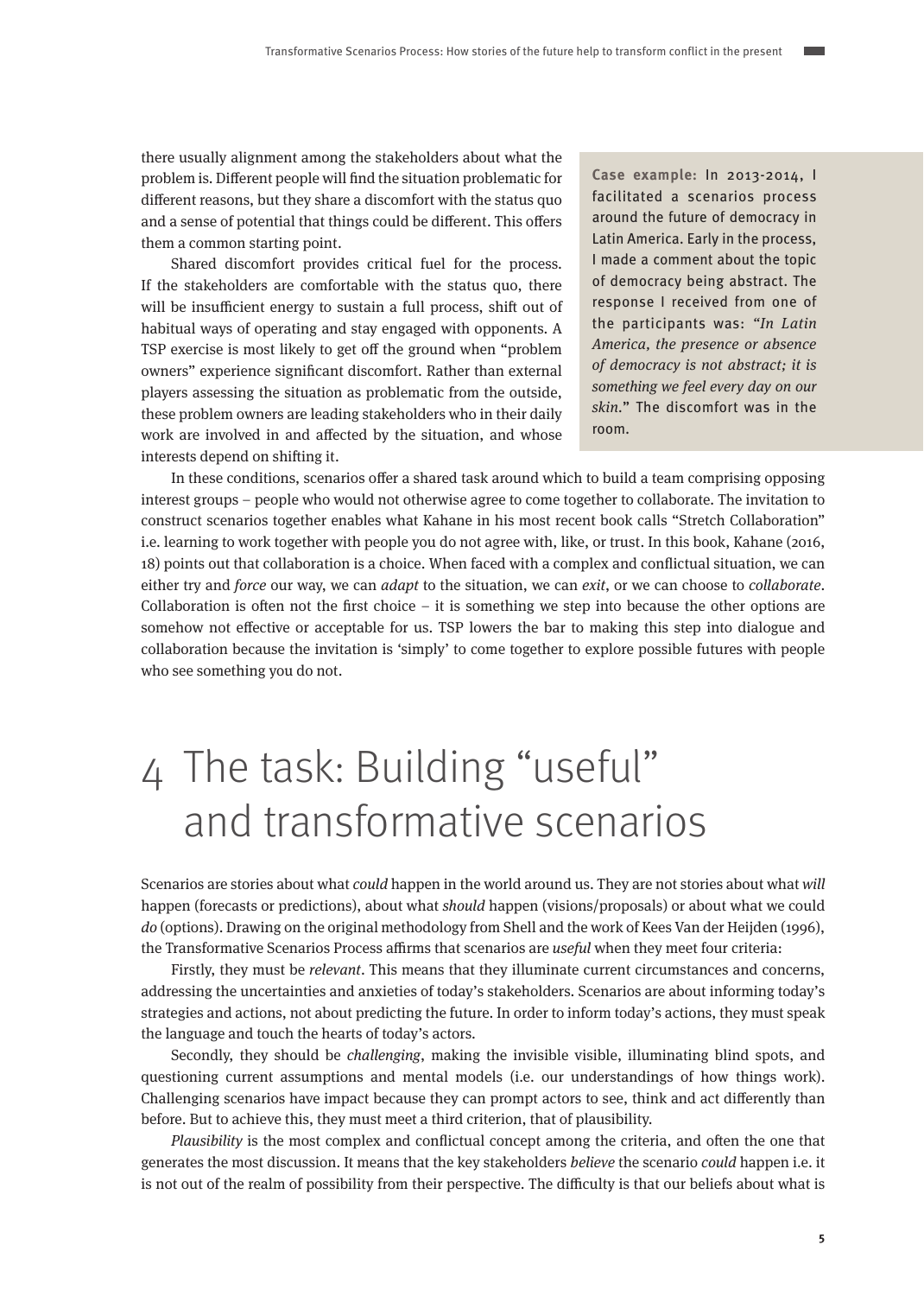plausible for the future are based on our experience of the past and therefore limited to the space in which we live and move. They are also subject to our blindspots. One stakeholder may believe a scenario is implausible which another sees coming straight at them in their context.

Scenario planners distinguish between probability and plausibility and often cite Pierre Wack who said that if a scenario is plausible and would carry a very high cost – even if it is not probable – we should prepare for it (cited in Kleiner 1996). A useful way of understanding the concept of plausibility in scenario work is with the image of the 'plausibility cone' or 'futures cone', originally developed by strategic futurist Charles Taylor (1990) and since adapted by Joseph Voros (2003, 2017) and others.

**Case Example:** When we worked on scenarios for the future of the drug problem in the Americas, the scenarios report was credited for "breaking a taboo". It brought something to the surface that was undiscussable in many official fora (the option of decriminalization of drugs and the failures of the war on drugs). This challenged the system, and was possible because it was done in the form of stories.



**Figure 1: The Futures Cone (Voros 2017, adapted from Voros 2003 and Taylor 1990)**

The important message of this image is that there is a domain of plausible futures, which is greater than the domain of *probable* futures and different from the domain of *preferable* futures (both domains to which we tend to give the most of our attention). There are scenarios that lie beyond the domain of plausibility (Taylor and Voros call these the possible, the preposterous, and the potential), but there is also an infinity of different scenarios within it. When we manage to tell stories that are distant from each other within the full space of plausibility and perhaps around the boundaries of it, we improve systemic understanding because we see more of the whole future. We shift our gaze to a broader view of the landscape of possible futures, including parts of that landscape which we might have been ignoring previously. I recall that a participant in a 2013 scenarios process on the future of civil society in Brazil said, "the usefulness of the scenarios was that they painted the possible futures in brighter colours so they became easier for us to see."

Finally, the scenarios must be clear. This means they must be accessible, memorable and distinct from one another. The names of the scenarios play an important role here. Kahane cites former South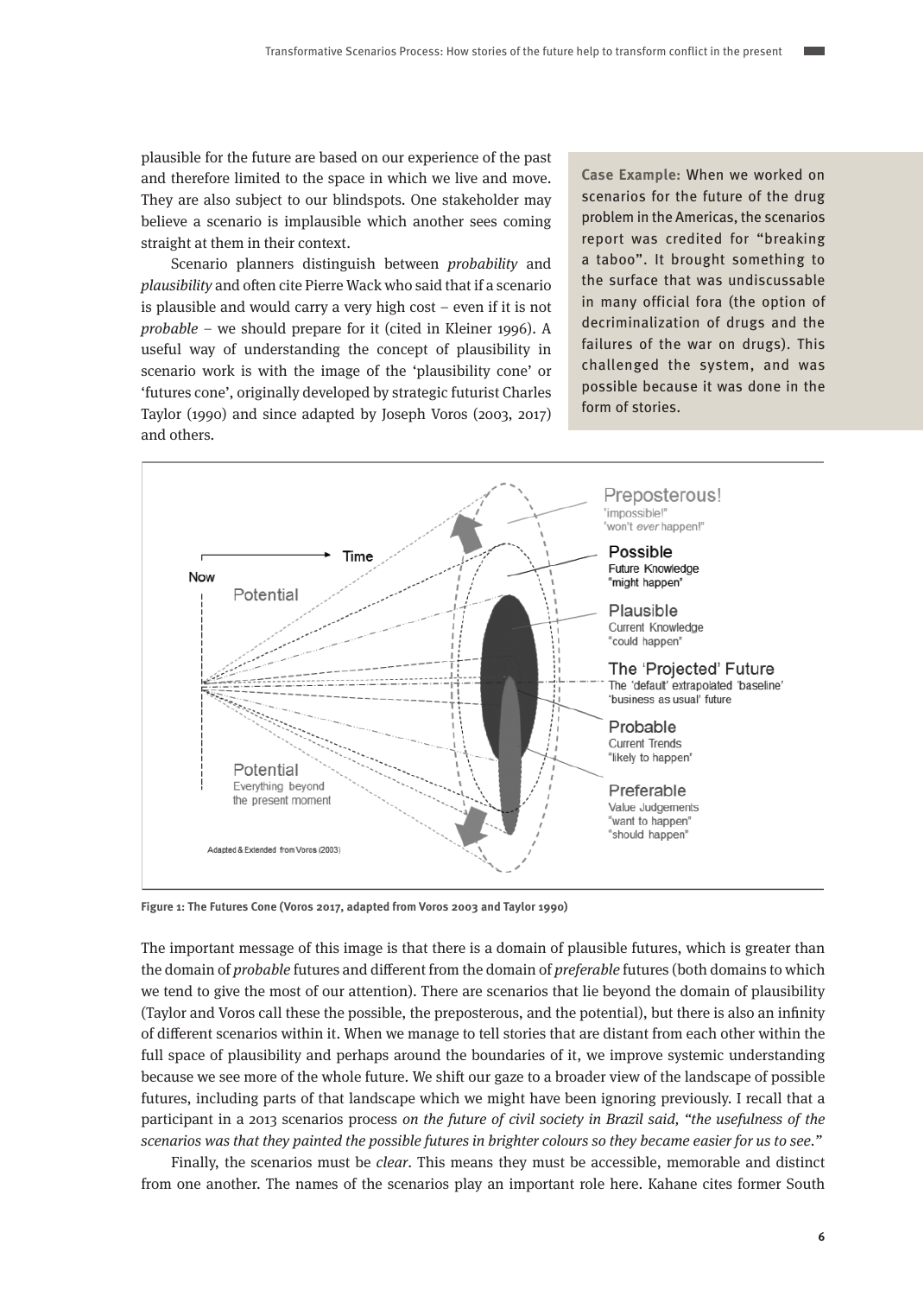<span id="page-6-0"></span>African finance minister and Mont Fleur scenario team member Trevor Manuel, who many years later said, "I could close my eyes now and give you those scenarios just like this. I have internalized them and if you have internalized something then you probably carry it for life" (Kahane 2012, 12). If the scenarios are not clear, they will not stick and they will not travel – clarity is the vehicle that the scenarios ride to reach a wider public.

These four criteria for usefulness become a key facilitation tool in the scenario construction process, where the group uses them actively throughout the process to test, refine and iterate its scenarios along the way. Meanwhile, the label "transformative scenarios" begs the question of what makes scenarios not just useful to decision-makers, but actually transformative to society. Steve Waddell (2016) distinguishes between incremental **Case example:** The names of the Mont Fleur Scenarios (South Africa 1991-92) are still remembered today.

Ostrich: A white government that sticks its head in the sand.

Lame Duck: A constraining and ineffective negotiated settlement. Icarus: A populist government that

crashes the economy.

Flight of the Flamingos: Building blocks are being put in place for gradual and sustained development.

and transformative approaches to change. Incremental approaches aim to improve performance and replicate best practices within existing rules, mindsets, narratives and power structures. Transformative approaches, on the other hand, cause shifts in rules, mindsets, narratives and power structures. This leads into a domain that is both more subtle and more activist than traditional scenario planning. The question that is often posed to scenario builders in TSP is: "What are the stories that need to be told?" This question implies that we are seeking stories that meet the four criteria above and which the "system" or the society needs to hear and absorb and attend to, in order to fundamentally shift rules, power structures, and mindsets towards a better future.

## 5 The transformative scenarios process

Kahane (2012) breaks the transformative scenarios process into five steps:

- 1. Convene a team from across the whole system
- 2. Observe what is happening
- 3. Construct stories about what could happen
- 4. Discover what can and must be done
- 5. Act to transform the system

For the purposes of this article, I have divided these steps into three phases. The first phase "Convening and container-building" covers Kahane's step 1. The second phase "Scenario construction" covers steps 2 and 3, and the third phase "Action and dissemination for impact" covers steps 4 and 5.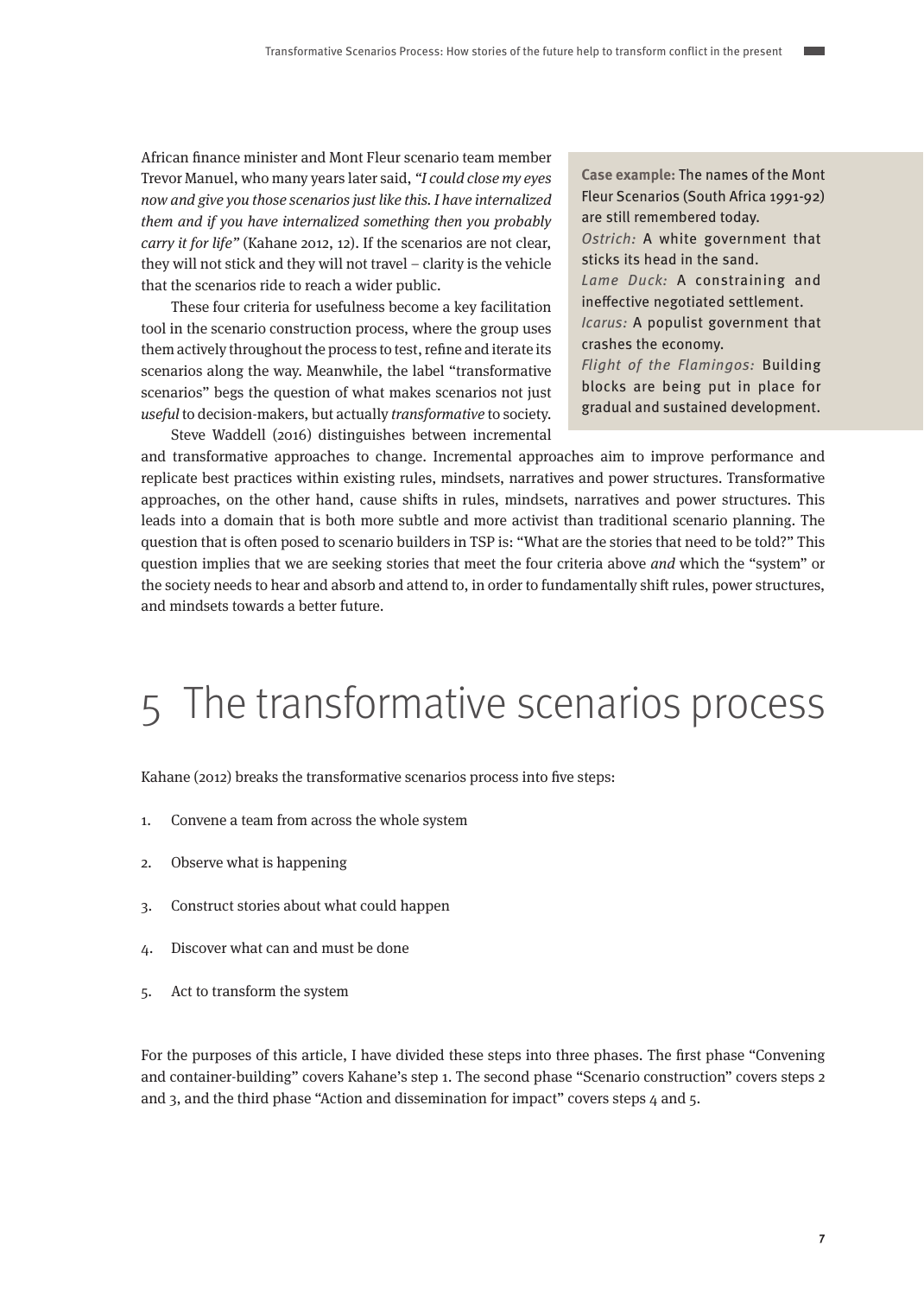### <span id="page-7-0"></span>**Phase One: Convening and container-building**

Rebecca Freeth and Scott Drimie (2016, 36) emphasize that TSP differs from other forms of participatory scenario planning by the weight it places on *convening*. Great importance is placed on convening because the transformative effect of the scenarios depends largely on

who is in the room, i.e. on the composition of the "scenario team". There are several reasons for this. The first is that the deepest impact of the process will always be on those who participate in it. They are the most likely to act on the insights they have gained (see also Figure 3 below).

Secondly, the group composition matters because of legitimacy. The scenario team are effectively the authors of the scenarios and they together sign on to the product. When the completed scenarios are disseminated, a key question on readers' minds is "who produced this?" If the authors<sup>3</sup> are seen as only of "the opposition", "the left", "the right" or a single sector, their product is easily dismissed. However, if every reader can identify with at least one of the authors and the composition evokes a reaction of amazement at how this radically diverse group came together to create a common product, this establishes credibility and respect for the outcome. This in turn enables it to spread.

**Case example:** The impact of the Mont Fleur scenarios was in large part due to the fact that the participants included people who later became Minister of Finance and Governor of the Reserve Bank and others like them, and the scenarios influenced their thinking and subsequent policy decisions. In particular, they were influenced by the warnings of the "Icarus" scenario, a scenario in which a populist government flies too close to the sun, pursuing an economic policy that leads to a short-term boom and a long-term bust.

Thirdly, the group matters because of the richness and quality of the product. A diverse group will require more time to produce stories together. But when they do, their stories contain more comprehensive perspective, more coherence, and more relevance because of the richness of their contributions. Finally, the scenario team are the most important bearers of the scenarios, they are the ones who will disseminate, i.e. plant the seeds of the scenarios through their diverse networks.

The scenario team are a group of 25-40 diverse and committed stakeholders from across the system. This number in our experience allows the group to span a broad enough spectrum of diversity, while not reaching a size that is too big to establish connection, be in one conversation, and come to a shared output. Supported by facilitators and a scenario editor, these stakeholders are the owners and authors of the scenarios. They are not "participants" to be "consulted" in a process that belongs to the convenor. They participate in the entire process, collectively draft and approve the final output, and have a crucial role to play in the dissemination of, as well as reflection and action on, the scenarios. To achieve this, the convenors must fully acknowledge and respect their authorship.

Individually, the members of the team should be insightful, influential, committed, willing and able to speak openly. As a collective, the scenario team should be representative of the whole system and of a range of backgrounds and perspectives (sectoral, ideological, professional, geographical and so on). Each scenario team member brings certain voices into the group – voices of government, of activists, of business, of youth, of minorities, etc. This allows them together to see the emerging system as a whole and subsequently to influence the system towards transformation. Crucially, however, they are not representatives in the sense that they are not elected by a constituency to be there, and they are not speaking the official line of their group or institution, but rather participating freely as individual, whole persons. Each whole person in reality brings more than one voice or role into the process, i.e. someone may be at the same time a woman, a businessperson, a conservative, of a minority ethnic group or marginalized sexual

**<sup>3</sup>** In most TSP initiatives, the list of authors/ scenario team members is published with the report to show the legitimacy of the work. In a few cases, some stakeholders have requested not to appear and in a few projects, the list is kept fully confidential due to concerns over the safety of the group.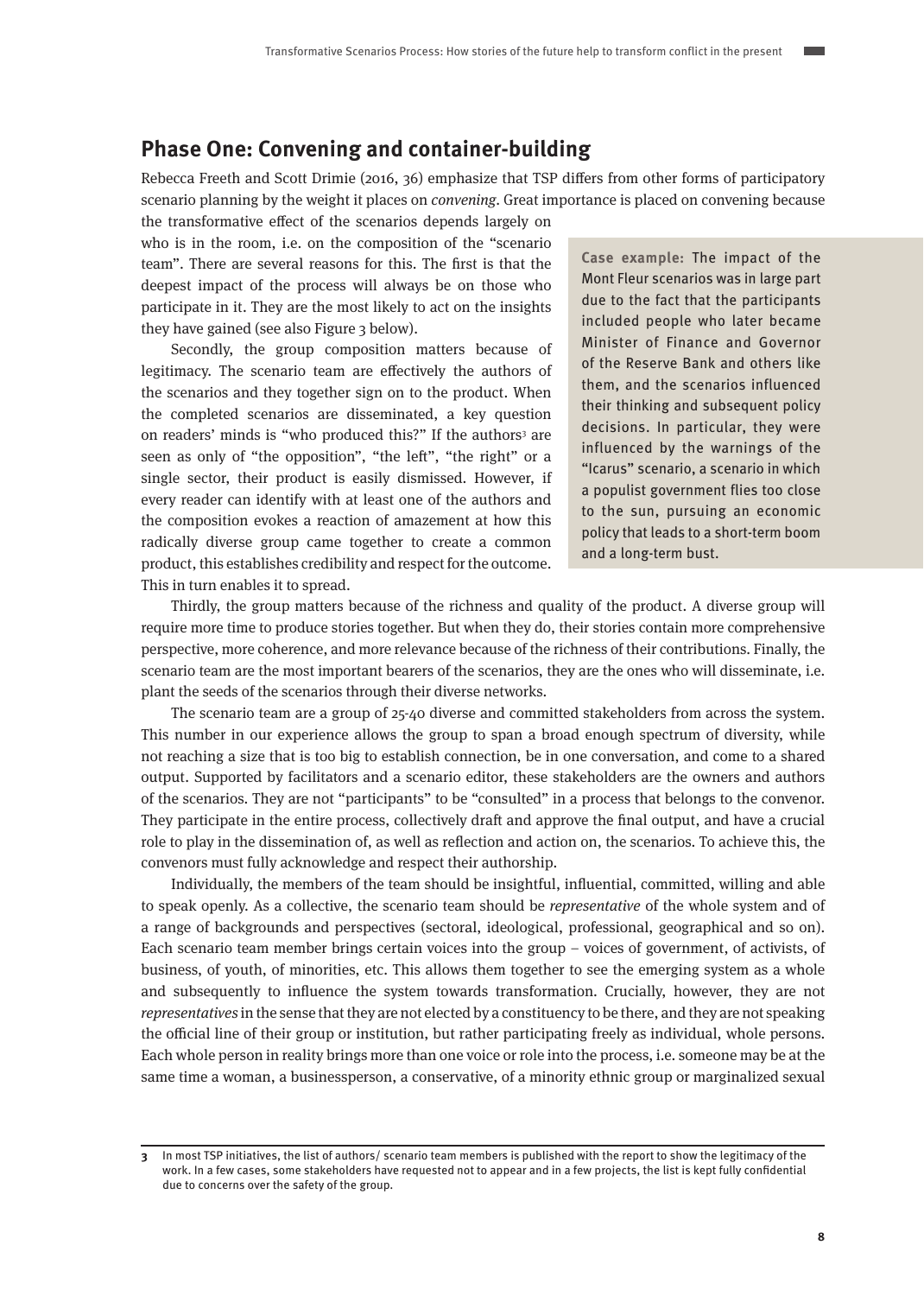orientation, etc. This acknowledgement of multiple roles of each person alleviates some of the projection, judgment and stereotyping which diverse groups sometimes fall into.

It is important to ensure that the group is embedded in a diversity of networks and to include some people who are not "usual suspects". It should not be the same group that always runs into each other at conferences on the topic at hand. New voices can help to bring stakeholders out of their habitual conversations and to see things through different eyes. Further, a few elders in the scenario team can play an important role in enabling people to feel safe and to show up authentically.

In some cases, individual people or stakeholder groups will not agree to join or there will be stakeholder groups that the convenors choose to exclude because they are unacceptable, for example because they employ violent means or would violate the confidentiality and safe space of the process. In these cases, it is usually not necessary to give up completely on including their voice. It may be possible to find a stakeholder who is sympathetic to, close to, or a former member of the group in question who can act as a 'proxy' and bring their perspective in.

#### Convening power

To bring such a team together requires convening power. This convening power is a function of the legitimacy, authority and trustworthiness of the convening institution or group. It is also dependent on whether the timing is right, the invitation is clear, and resources are adequate so that being a part of the process is attractive to participants.

Convenors may be institutions or individuals – one or more. Often, it is difficult for an individual person or institution to hold the convening power to bring together a diverse group, and the initiator must seek partners from other parts of the system to create a more balanced and legitimate convening alliance. According to Kahane (2012, 32), "The more fragmented and polarized the social system you are working with, the more important it is that the project be seen from the outset as nonpartisan and inclusive, and not driven by or for the benefit of only one part or faction." However, this does not mean that the convenor should be an outsider. While it is crucial that the process facilitators be impartial, in our experience the most effective convening leadership comes from convenors who themselves share and express the discomfort and concern with the problem situation and are knowledgeable on the content and context. In TSP, the convenors usually participate in the process alongside the other scenario team members with an equal voice. They need to set aside their ego and their need to control the outcome.

The capacity to bring together such radical diversity is facilitated by the nature of the task. Often, stakeholders refuse to collaborate with people they do not agree with or trust, who represent "the other

side" of a polarized situation. What helps is to lower the barriers to collaboration. This is part of the effectiveness of transformative scenarios: There is no pressure to define a common vision or agree on what must be done. There is no common baseline of values that everyone must sign onto to participate. The invitation is simply to join with people different from you in an exercise to build a set of three or four stories of possible futures. In this sense, the product enables the process. It is about the future, which allows the stakeholders to be more creative, more curious and more adventurous. The fact that it is a set of multiple scenarios (not one vision) allows people to have the freedom not to agree. People will at times sit at the table and engage in dialogue together only for scenarios and not for any other reason.

In some cases, there is a need for a cycle of "quiet convening" before the official convening begins. During this quiet convening cycle, the intention and commitment is there from a motivated **Case example:** In 2014, in a transformative scenarios process about the future of education in Brazil, a long "quiet convening" cycle was needed to bring together a legitimate convening alliance of six institutions, which together had a balanced enough composition to convene the whole system. Once convened, the stakeholder group at first refused to be labelled "scenario team" because they did not see themselves as a team. After much discussion, they agreed to use the word "team" solely for the purposes of the scenarios exercise.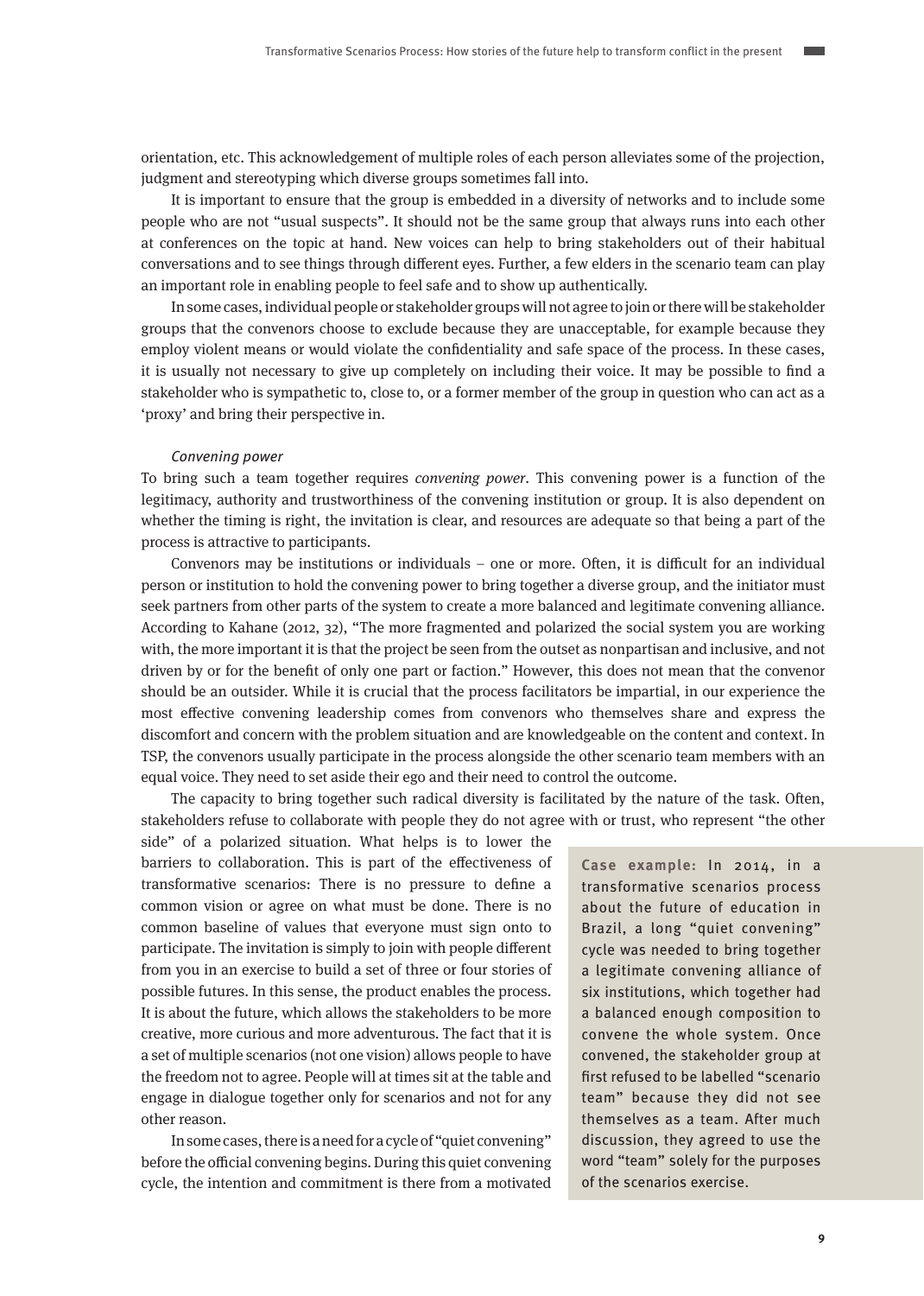initiator, but the legitimacy, clarity and resources are not yet in place. There is some behind-the-scenes work needed in terms of stakeholder mapping, understanding the dynamics and discomforts of the system, and identifying the appropriate convening structure needed before the more official convening can begin.

The convening process is time- and resource-intensive in part because the most effective method for it is one-on-one in-depth dialogue interviews. These interviews help to elicit the key concerns, uncertainties, hopes and fears about the situation as well as the expectations of the project. Through these interviews the participants warm up to the process, get a feel for the level of dialogue and start to build a relationship with the facilitators and convenors. It is a chance to raise their concerns and feel heard and included. This in turn builds ownership and means they come into the first workshop with less built-up frustration. The interviews are usually synthesized through selecting unattributed quotes, which are organized by theme and shared back with the whole group in document form and otherwise.

### Container-building

Through the stakeholder interviews and through the work of the convening phase, a "container" is built for the process. While the product is fully in the hands of the scenario team, the container in which the process will take place is initially established by the convenors, funders and facilitators. This container has physical, political and psychosocial dimensions, and it does significantly influence (though not determine) the outcome.

Building the physical container entails choosing and curating a venue that is secure and enabling for participants, preferably without other groups around, with proximity to nature and natural light, comfortable seating arrangements, and nourishing food. The political container entails appropriateness, clarity and transparency around the scope and purpose, governance structure, power and funder dynamics, and institutional home of the process. The psychosocial container involves facilitation that offers safety and encouragement to engage in dialogue and think creatively, and establishing the principles that will guide the work. Generally, the process is framed in the beginning emphasizing the importance of confidentiality (Chatham House Rules), such that participants may mention topics discussed but not cite individuals for what

**Case example:** During a TSP for the future of land reform in South Africa, the participants were all offered individual accompaniment. Over the 16-month process, only one participant dropped out. One participant noted that the accompaniment process helped her clarify her own thinking in order to participate as a minority view, among more dominant voices. "We sometimes need a nudge to be awake and alert."

they have said during the process. In violent contexts, there may also be rules preventing any photos from being taken, and any names and contacts of participants from being shared. Participants are also invited to be fully present during the process, turning off all devices.

In some processes, in order to further strengthen the psychosocial container and the transformational impact, participants are offered individual *accompaniment* in the form of one-on-one conversations after each workshop. These conversations with facilitators or coaches may help participants to speak their voice more fully in the process, to feel more ownership of the work, to be more resilient throughout the demanding experience, and to take up the opportunities and challenges the scenarios present to them in their own leadership. This helps participants to focus on the "self in the issue" (the inner) and not just on the "outer" issue. It enhances their awareness of the need to suspend and reappraise their assumptions – both of the subject and each other – and to consider what is emerging for them. Accompaniment is a voluntary process that offers a combination of support and stretch. It is primarily affirming, but also challenges growth in participants.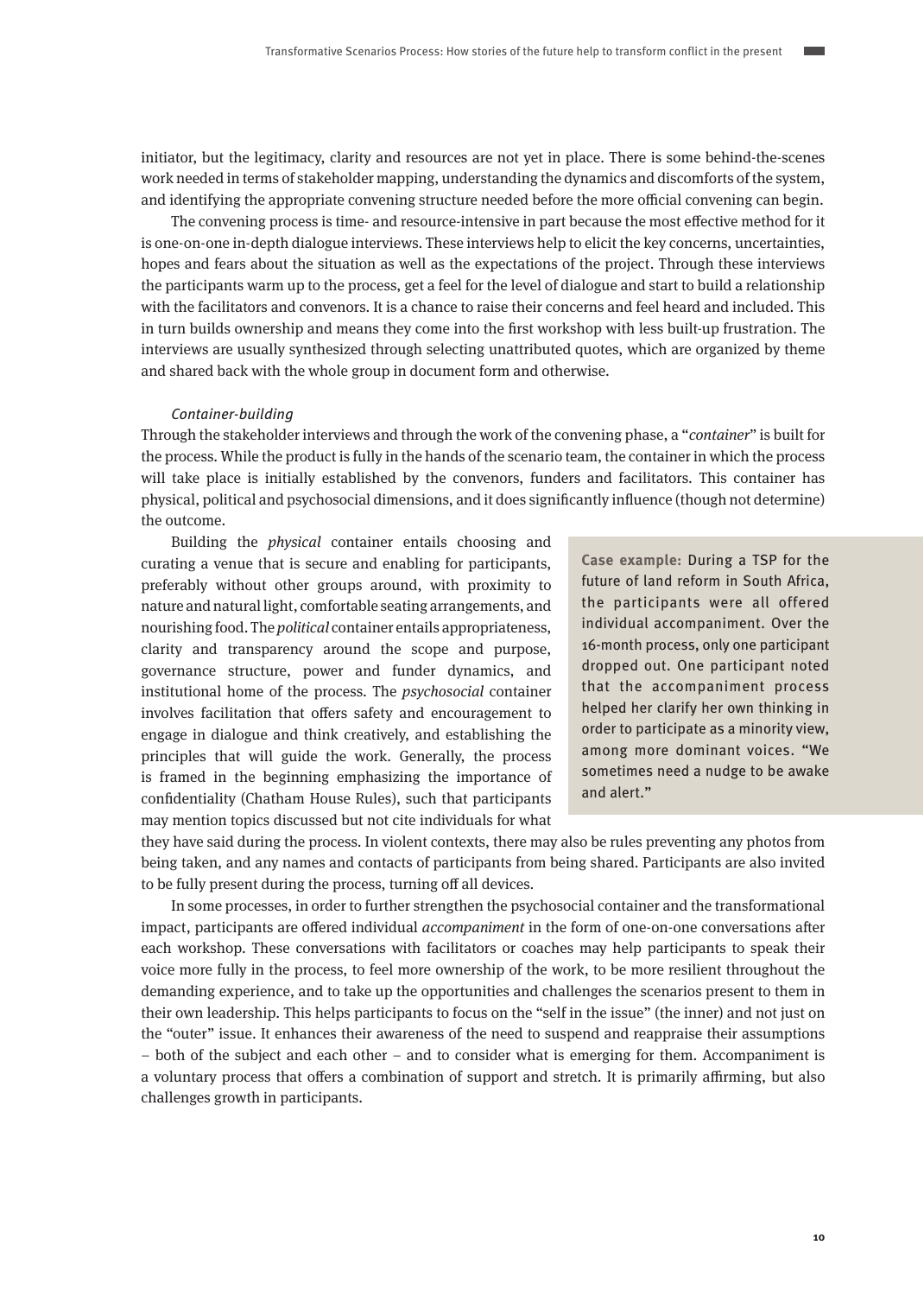### <span id="page-10-0"></span>**Phase Two: Scenario Construction**

Once the convening and container-building process is complete, the scenario team gets to work, usually over the course of 3-4 workshops (usually of 2-3 days each) on steps 2 and 3 of the TSP approach: Observing what is happening and Constructing stories about what could happen. Because of the high level of diversity in the room, usually including people of different levels of education, different languages, value systems and worldviews, this process needs to be more qualitative and creative than an expert-driven scenarios process would tend to be. Freeth and Drimie (2016, 42) point out that a transformative scenarios process "tends to privilege an 'informed imagination' over data-heavy modelling or projection exercises, precisely so that people can reveal and interrogate their deeply held but often implicit values and assumptions about key uncertainties and the ways in which they interact."

The group begins by expressing their core concerns and mapping these on the wall. This map of concerns constitutes the "strategic agenda". It usually stays on the wall throughout the multiple workshops of the process as a reminder of what matters most. It serves essentially as the test for relevance of the scenarios: If the scenarios are to be relevant, they need to speak to that which most concerns the stakeholders today. This strategic agenda does not need to be consensual. Some concerns will be more shared than others, but there is no judgment at this stage on which concerns are more or less legitimate and valid. The act of stakeholders placing their key concerns on the map strengthens the sense of inclusion and ownership.

**Case example:** When we developed scenarios for the future of the drug problem in the Americas, the strongest concern on the strategic agenda was not drug consumption but rather the levels of violence and the erosion of democracy caused by this problem. If scenarios failed to address these issues, they would fail the test of relevance.

With this strategic agenda in mind, the group maps the forces that they believe will shape the future of their concerns. These driving forces may be social, technological, environmental, economic, political, cultural or demographic. They should be described as specifically as possible and without judgment. These forces will already be present in our current reality and different parts of that reality will be intensely visible to different members of the scenario team. This requires the group to listen to each other's stories and perceptions of what is going on in different parts of the system where each one of them spends their daily lives. In addition to workshop sessions that surface these perceptions, the scenario team often engage in evening story-telling circles as well as learning journeys where they physically leave the workshop room and immerse themselves in the reality to sense together what is emerging.

The group is invited to look not only at the big obvious and dominant forces, but also at more emergent "seeds" which they think may become important in the future. Essentially, the conversation about the future depends on deeply observing and sensing into the present; it is a way of describing the present in the form of the future stories contained within it. As stated by science fiction writer William Gibson (1999) "the future is already here – it's just not very evenly distributed."

The group prioritizes their driving forces according to their expected level of impact and their perceived unpredictability. They then identify key uncertainties and certainties about the future. The high-impact certainties will be present across all the scenarios. The high-impact uncertainties will be the key differentiators across the scenarios, i.e. different scenarios will tell different stories about the outcome in relation to the uncertainties.

**Case example:** Stakeholders working on the future of drugs in the Americas unanimously identified a key certainty: people will continue using drugs. Key uncertainties included whether public opinion will support drug policy reform, whether violence will go up, and whether cartels will move further into politics. Hence, in all four scenario narratives, people continue using drugs, but the drug policies, and the levels of violence and institutional erosion differ across the scenarios.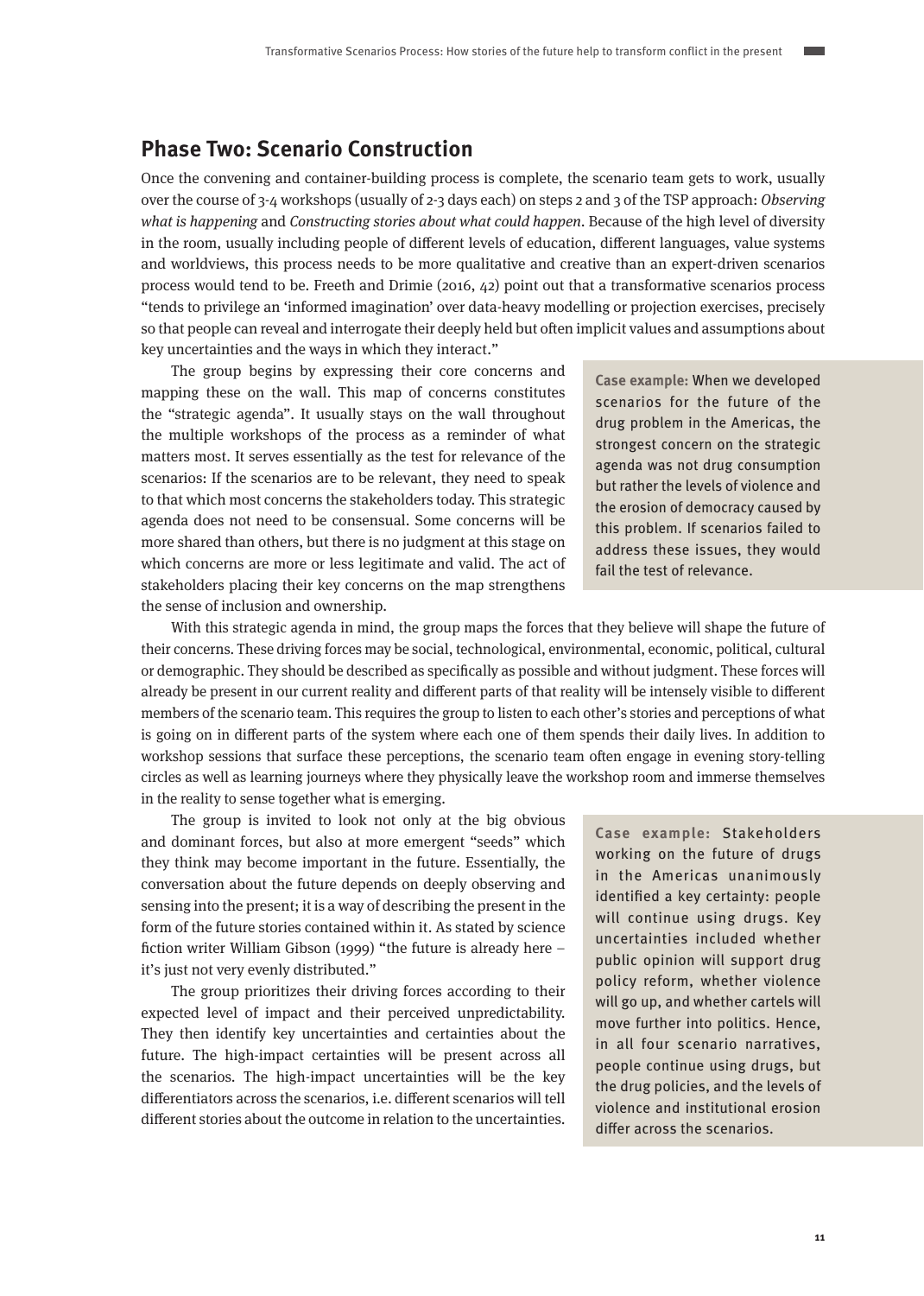### Deductive and inductive methods

Having identified core concerns, drivers, certainties and uncertainties, the group is ready to start building scenarios. Generally, scenario planners take one of two approaches to this, known as the "deductive" approach and the "inductive" approach (Van der Heijden 1996, 255). The value of the deductive approach is that it is more logical, clear and straightforward, while the inductive approach is more creative and emergent. In the deductive approach, two key uncertainties are selected because they are high in impact and unpredictability. Opposite outcomes on these uncertainties are then placed on two axes and four scenarios are generated out of the four resulting quadrants.

In the inductive method, on the other hand, the group brainstorms many possible scenarios, then clusters, iterates and refines them until they have 3-4 scenarios that are relevant, challenging, plausible and clear. In the inductive method, the decision about what the scenarios will be is taken later than in the deductive method.



**Figure 2: Mapping deductive and inductive scenario building paths**

Both the deductive and the inductive approaches are valid. However, when we work with transformative scenarios processes, we tend to favour the inductive approach despite the fact that it takes more time, is messier, more conflictual, and involves significant inter-subjective negotiation about what stories need to be told. We do this because we are aiming to generate something less obvious, more challenging, surprising and transformative. We also do it because of the experiential impact it has on the group in that it invites the story-telling capacities of the team. This has a power-levelling effect in a diverse group, rather than favouring the more intellectual participants who are more likely to engage with a 4-quadrant frame of mind.

Once the basic skeleton of the scenarios has been developed, the group needs to flesh out the scenarios. Each scenario needs to have not only a landscape of what the system will look like at the time horizon (which is chosen by the group and tends to span 5-15 years depending on the time they believe it will take to see change without being beyond their imagination). The scenario also includes the narrative of how the world will get to that future reality from our current reality. The group needs to choose a set of names for the scenarios and ideally some visuals that show how the scenarios relate to one another and what the essence of each storyline is.

When the scenarios start to take shape, the writing process begins. The group authors the scenarios with the help of a scenario editor. Betty Sue Flowers (2008), perhaps the world's most talented scenario writer, who worked on Shell's scenario reports for many years as well as on several TSP reports, says "I came to the conclusion that the better model for a successful scenario is a sort of play, or more precisely, a stage set created by words. In this model, the future is imagined as if it were a stage-set description, where every element contributes to the effect of the whole. However, the stage-set waits for the key actors… to animate it. By experiencing each scenario as a separate stage set, [they] have the opportunity to participate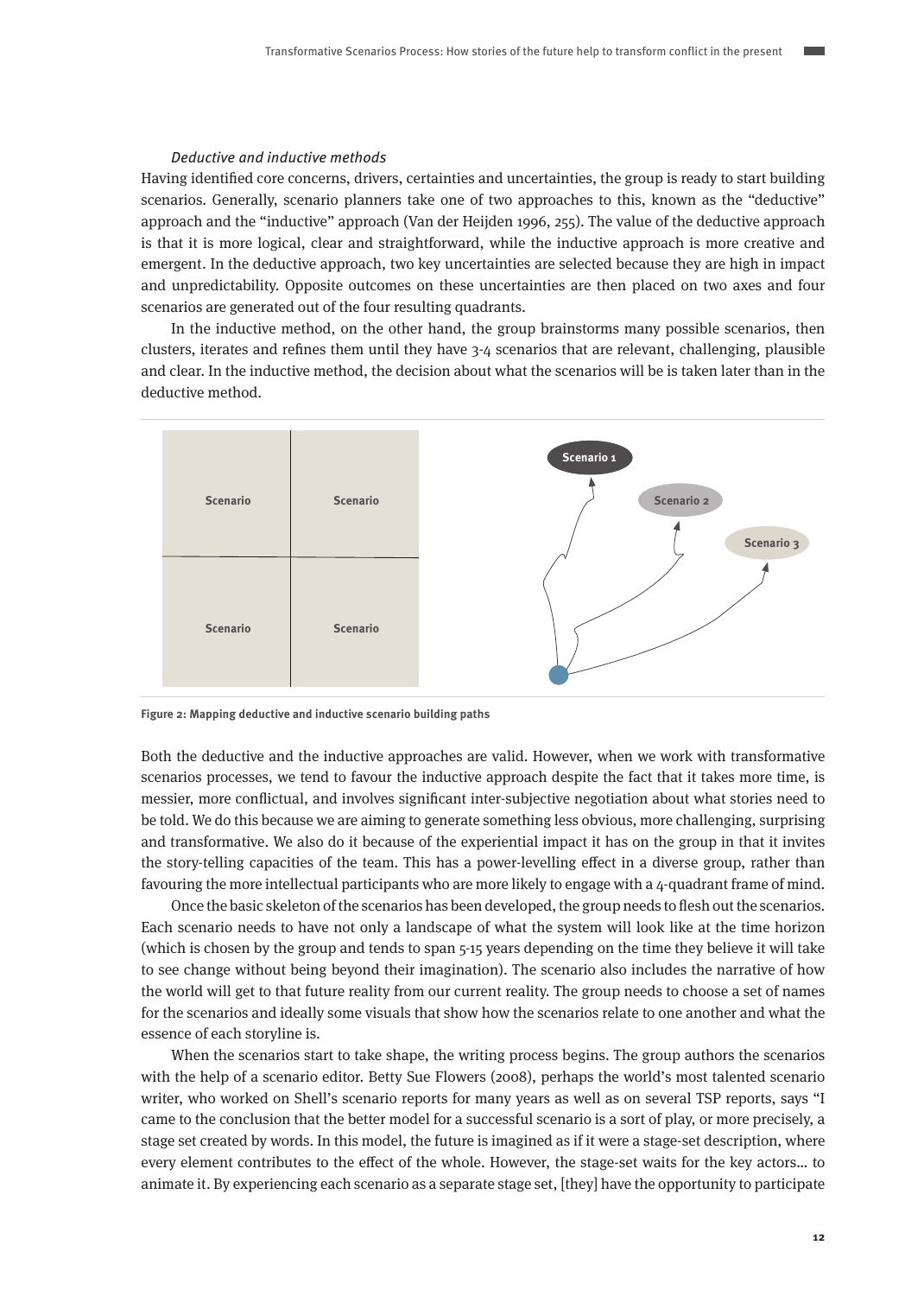<span id="page-12-0"></span>in each alternate world." I find this to be one of the most important guidelines for a scenario editor to remember: present the scenarios as different worlds where leaders can imagine themselves and decide for themselves what they would do, rather than reading a story that tells them what they would or should do.

### **Phase Three: Action and dissemination for impact**

Once the scenarios have been constructed and written up, it is time to move into step  $\mu$  Discover what can and must be done, and step  $\frac{1}{2}$  Act to transform the system. The scenarios are an important collective product. According to the theory of change of TSP, this product, together with the process itself, generates five outcomes, which in turn are expected to achieve transformation in the wider reality:

- 1. Understandings that are systemic
- 2. Relationships among actors from across the system
- 3. Intentions which take into account the whole system
- 4. Capacities to lead systemic transformation
- 5. Actions to transform the system

The combination of these five impacts – not just the actions, not just the relationships, not just the understandings – together generates a renewed flow and system-level capacity to move towards a transformed situation. This works if the people in the room have truly reflected a microcosm of a bigger system, embedded in multiple networks and spheres of influence.

Along these lines, Freeth and Drimie (2016, 36) point out that the "scenarios are not the main outcome. Although it can be very useful to have a 'product', jointly produced by a group of unlike-minded people, more ambitious and longer term outcomes are stronger relationships and understanding between influential role-players who have historically worked in parallel or at cross-purposes. The idea is that if the barriers that divide role-players are lowered, they will be more able to accept (if not embrace) different ways of seeing and thinking about the issues of shared concern. Transformative scenarios can enable role players to then turn to face future uncertainties without the distractions of having to decide whose perceptions are right or wrong, and thus focus on the task of working together toward mutually preferred futures."

Transformative scenarios inspire action by concentric circles of change agents. At the core is the scenario team, i.e. the multi-stakeholder group. It is crucial that the scenario team themselves feel the ownership and commitment to use, communicate and act on the scenarios because they have had the deepest learning experience through the process. The wider circle is the people with whom the scenario team come into direct contact. The widest circle is the group of people who come in contact with the material of the scenarios without necessarily meeting members of the scenario team directly.

**Scenario Team**

**Figure 3: Circles of impact**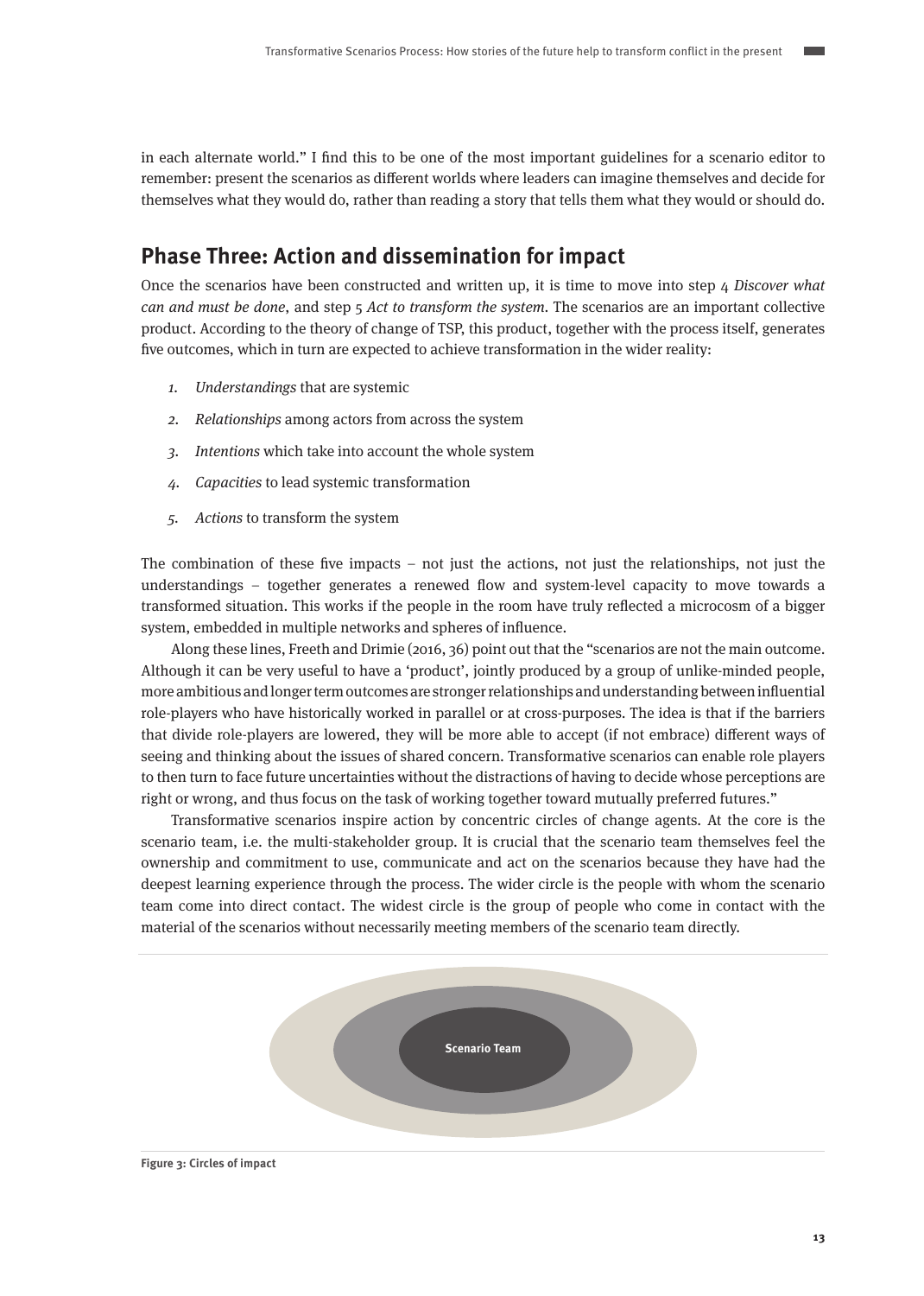The dissemination process is key to reaching the wider concentric circles. According to Kahane (2012, 76), "This is not just about distributing, but about disseminating – to plant seeds that contain – the team's generative understandings, relationships, and intentions. TSP contributes to transforming systems only if the seeds it produces propagate and spread." Freeth and Drimie (2016, 43) referring to the South African food futures scenarios reflected, "the scenarios can be accessed in the form of a report, a set of slides, or a 4-minute animation on YouTube. A dedicated website carries the materials. The key, however, has been shown to lie in the participants themselves owning "their" scenarios, and carrying them into myriad big and small strategic conversations about the future…. This turns the more traditional approach of a centralized dissemination strategy on its head and is proving to be more dynamic." Such strategic conversations may be both face-to-face as well as virtual.

Scenario writer Betty Sue Flowers (in Kahane 2012, 90) has said, "Scenarios can mutate into empowering myths. Myths give us courage. If it is already true in the story, then, paradoxically, we can make it happen." At the same time, it is important to be realistic in recognizing that scenarios do not automatically or directly drive action or impact in the societal sphere. The scenarios are conversation starters toward more collaborative action for change. They may point to leverage points and tell stories of what may happen if certain policies or strategies are pursued. But it is usually necessary to explicitly draw out the "actionable insights" and create processes that incorporate the scenarios and support stakeholders in turning the learnings from the scenarios into action. These may be strategy workshops for individual organizations or sectors based on the scenarios, or systemwide "social labs" that continue to bring multiple stakeholders of the system together to develop and test actions they can take based on

**Case example:** In 2015, in the midst of a national crisis of three compounding issues: inequality, insecurity, and illegality, a group of concerned Mexican leaders started convening a TSP. The reflection on the four scenarios created led to a variety of experiments at local, regional and national levels, which continue to be supported and accompanied in the ongoing platform, Mexicos Posibles. [www.mexicosposibles.mx](http://www.mexicosposibles.mx)

the insights of the scenarios. It is important to be prepared to consider and resource such subsequent phases to the scenarios work, and/or to embed the scenarios process upfront in a platform that can also incubate action.

### **Case Story: Scenarios for Colombia**

The Destino Colombia scenario project was initiated in 1996 by businessman Manuel José Carvajal together with Juan Manuel Santos, who was at the time a journalist recently turned politician. The two men started by organizing a large meeting to test the idea with a diverse spectrum of national actors. Kahane (2012, 80) recalls: "The participants were both excited and nervous to find themselves in such an unusually heterogeneous group. One Communist Party city councillor, spotting a paramilitary warlord across the room, asked Santos: 'Do you really expect me to sit down with this man, who has tried to have me killed five times?'; Santos replied: 'It is precisely so that he does not do so a sixth time that I am inviting you to sit down.'"

Santos understood that he was too partisan to convene such a process, and therefore stepped down in favour of a broader organizing committee. This committee's aim was to put together a scenario team representative of the whole conflicted society, a team of legitimate players with plausible commitments to the future of Colombia but that were not too criminal or corrupt. The group they convened included guerrillas and paramilitaries, as well as academics, activists, businesspeople, journalists, military officers, peasants, politicians, trade unionists, and young people. The most remarkable feature of the team was the participation of the two illegal, armed, left-wing guerrilla groups: the FARC (Revolutionary Armed Forces of Colombia) and the ELN (National Liberation Army). This group met a total of ten days over three workshops, with the guerrillas participating by telephone from prison, exile, or the mountains. One of the guerrillas dialling in asked if it was necessary to agree to a ceasefire to participate in the scenario workshop. Kahane responded, "A scenario process is not a negotiation. There are no preconditions to participating except a willingness to talk and to listen."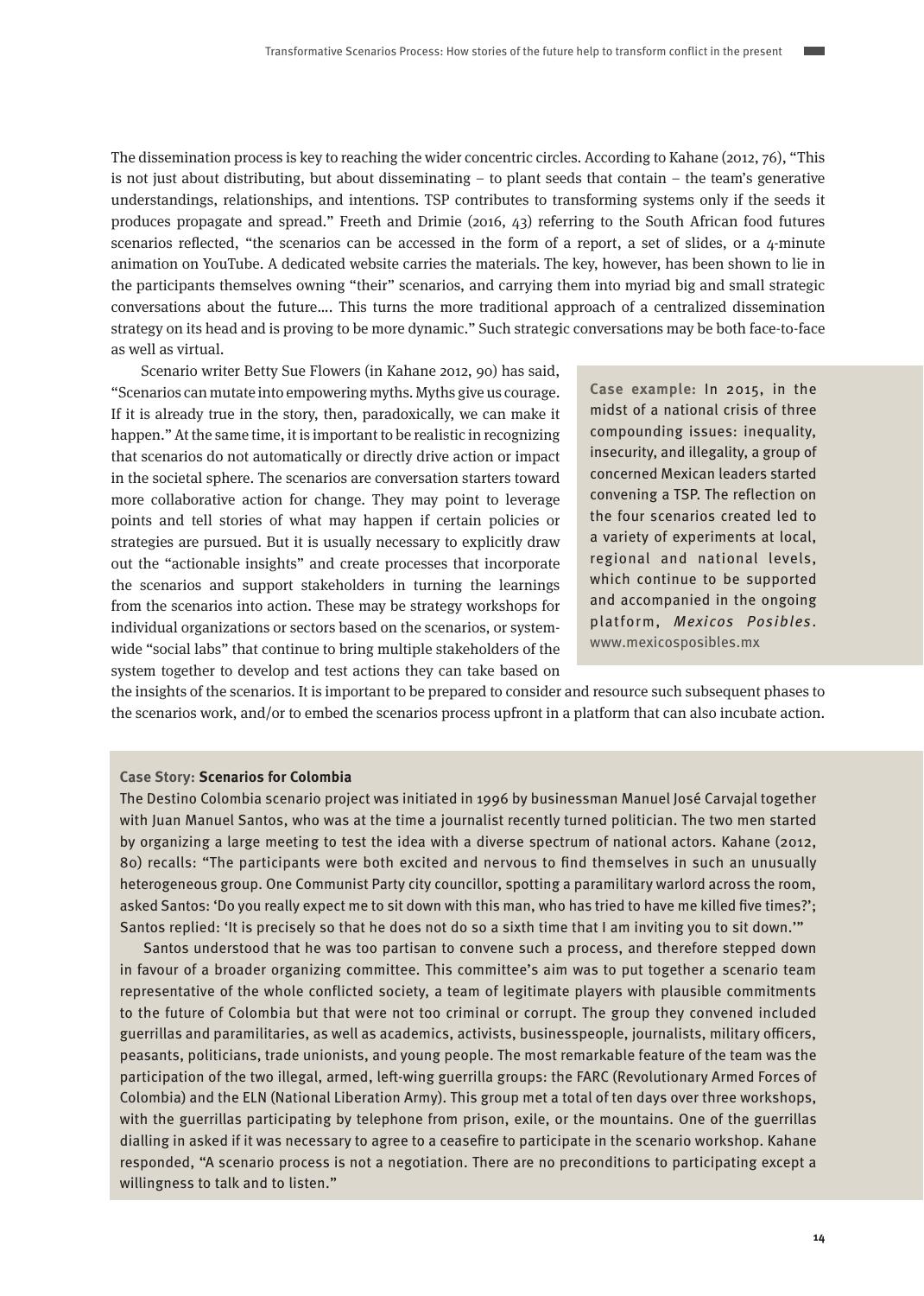<span id="page-14-0"></span>The team developed four scenarios: "When the Sun Rises We'll See," – a warning of the chaos that would result if Colombians just let things be; "A Bird in the Hand Is Worth Two in the Bush," – a story of a negotiated compromise; "Forward March!" – a story of the government implementing a policy of crushing the guerrillas militarily and pacifying the country; and, "In Unity Lies Strength," – a story of a transformation of the country's mentality toward mutual respect and cooperation.

One team member later said: "Never have such diverse people in Colombia done so much together. It is very difficult to bring into the same process the extremes that are tearing apart the country and who beforehand had made it clear that they would not have any dealings with one another. For each of the extremes, the other does not exist or should cease to exist. We succeeded in this process of dialogue, of respecting the rules of the game, and of improving the way we treat one another, our manner of conversing, and the quality of our long-term thinking" (Kahane 2012, 83).

The scenarios were disseminated through a summary published in all the country's major newspapers, a video shown on national TV, and large public meetings in all the region's capitals. They were also taken up in strategic conversations across government, business and community groups. But the impact was not readily clear. Many years later, when Santos became president in 2010, he recalled the scenarios, the remarkable convening of radical diversity, and described the fourth scenario as a leitmotif for his new government, placing the scenarios at the centre of his narrative about what was unfolding in the country. When he later won the Nobel Peace Prize, after the national peace accord in 2016, he cited the *Destino Colombia* process as the process that made him see that peace was possible and could be achieved through negotiation (Litvinoff 2016).

The Colombian peace process remains a conflictual and contested story. Kahane and our colleagues at Reos Partners embarked in 2017 on a new transformative scenarios process in Colombia. They were invited in by actors in the region of the North Cauca Valley and Buenaventura who feel that a peace accord alone will not be enough to bring peace and prosperity after years of conflict. They believe that they will need to develop new ways of being and doing in this new context. The new scenario team includes farmers, landowners, Indigenous leaders, Afro-descendant leaders, the FARC, other political parties, as well as academic and business leaders. Following the initial scenarios process, and having understood what factors can and will influence the future of peace in the region, the group has now identified and begun to act on opportunities for action to create positive change. Still ongoing, this project has created four scenarios about possible futures in the region that illuminate the need for action. The project has also generated initial connections between leaders in the region, some of whom were involved in armed conflict with one another previously. Further, by creating a local team of skilled facilitators, it has created an environment where other similar processes can take root and receive the support that they require.\*\*\*

# 6 Links and lessons for conflict transformation

Not all scenario planning is transformative. Often, scenarios are used to inform strategies to reinforce existing power structures and give priority to intellectual and conceptual knowledge of experts rather than to the practical wisdom of other stakeholder groups. Although the origins of the tools applied in transformative scenarios process draw on the original approach used in the Shell corporation, the spirit and purpose of this particular approach was born out of South Africa at a time of deep transformation.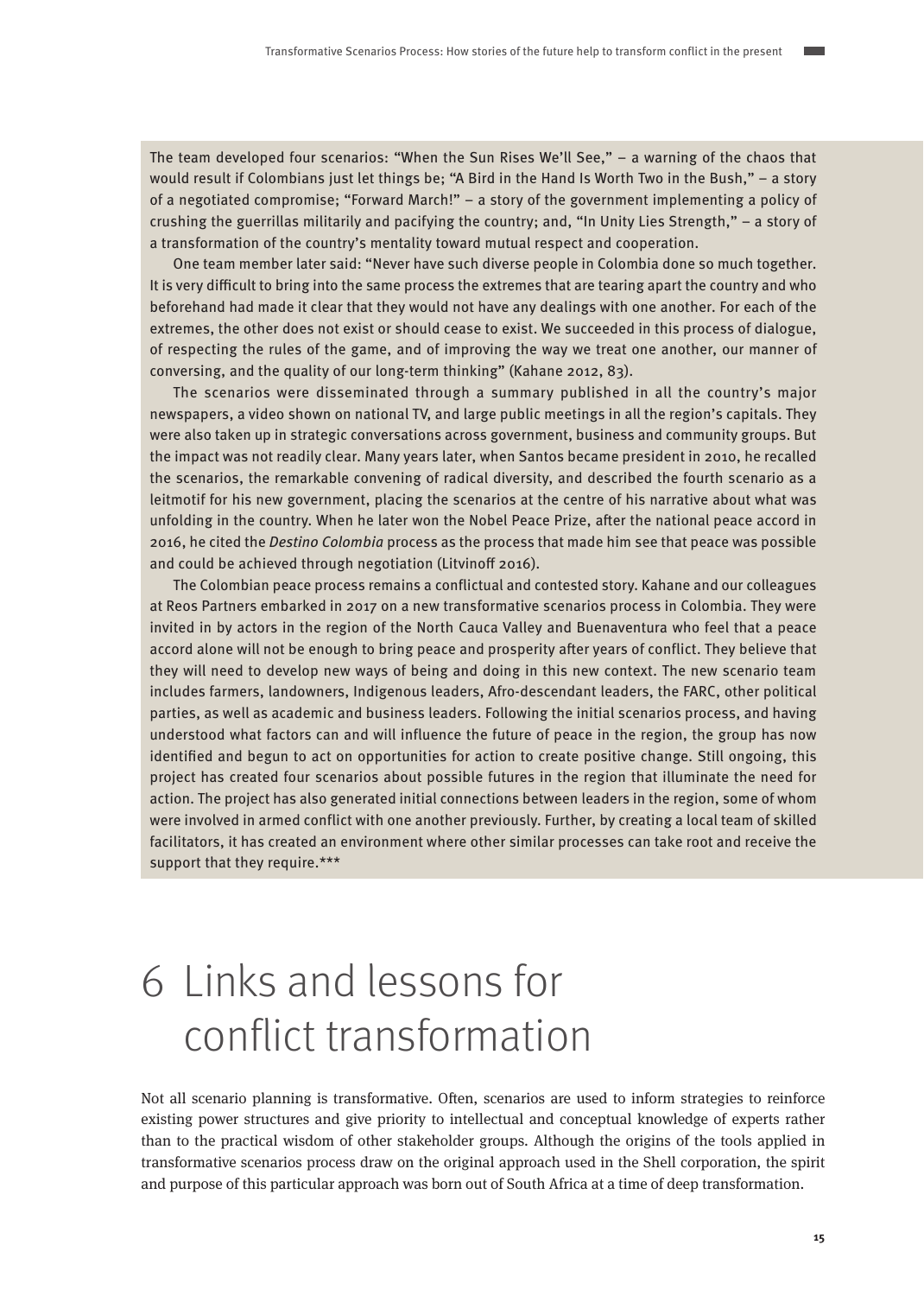The discovery at that time was the usefulness of scenarios in providing a common task to enable groups characterized by radical diversity and tension to engage in dialogue and collaboration. Over the past 20 years, TSP facilitators have combined and complemented the original methods with facilitation tools and styles that help to level power, invite in different ways of knowing, exercise the imagination, and build capacity to lead in situations where stakes are high and trust is low.

The Berghof Glossary on Conflict Transformation (2012, 22) states that "in the face of violence, there are three main impulses. The first is an immediate one – to stop it. The second is a medium-term one – to deal with the wounds resulting from it. The third, finally, is a long-term one – to change the underlying conditions that have led, and may lead again, to violence. Conflict transformation is the comprehensive approach that attempts to achieve the last of these three goals, without neglecting the others."

TSP is in this third space as well, in that it aims for transformation through understanding underlying causes and drivers of change and inspiring action on this level. I would like to explore here the links and lessons of TSP for conflict transformation in four key domains: purpose and framing; timing in conflict contexts; power; and change from within.

### Purpose and framing

Mary B. Anderson and Lara Olson (2003) have argued that one of the key strategies to ensure that the impact of peacebuilding dialogues goes beyond the individual level to the socio-political level is to move the focus to concrete problems. The starting point in TSP is generally not the conflict itself, but rather the discomfort of a group of stakeholder leaders with a specific problematic situation they are a part of: A stuck land reform situation, a failed approach to the drug problem, a polarized education system, and so on.

In such situations, TSP offers a structured process and a clear, shared, creative task around which to engage with each other constructively. The concrete problems are both causes and results of bigger conflicts, but it is more accessible for stakeholders to come together to explore how to move out of this specific discomfort into a situation that is more sustainable and acceptable. The journey through specific process steps and the complexity of the task keeps the group together over a sustained period of multiple gatherings with constant forward movement, allowing them over time to generate a mutual understanding of each other's interests and needs. The container held by experienced facilitators allows the group to work on the conflict over the course of this process, recognizing it as a source of 'stuckness' but also discovering it as a source of creativity and a driver for change.

#### Timing in conflict contexts

As stated earlier, there are certain conditions that create a ripeness for a TSP: uncertainty, complexity and discomfort. TSP is considered useful when stakeholders recognize that they cannot carry on as they have, they cannot force their own interest through, and they must find a way to engage somehow with their adversaries. This discomfort can be associated with the concept in conflict transformation of a "mutually hurting stalemate": "a situation in which neither party thinks it can win a given conflict without incurring excessive loss, and in which both are suffering from a continuation of fighting" (US Institute of Peace 2018). The mutually hurting stalemate implies a "ripeness", a propitious moment where the parties will be open to mediation. Considering this, at which stage, in a "live" conflict context, can TSP be applied?

If conditions of physical safety can be guaranteed, it is possible that TSP can be useful before a mutually hurting stalemate. The request of coming together to build scenarios is more modest than the request to engage in a mutually negotiated settlement, and so the pain does not have to be as great. In the case of Colombia, the "Destino Colombia" scenarios process (1996-97) preceded by many years the mutually hurting stalemate when the conflict was judged to have entered a period of ripeness for negotiation (around 2015). Alongside many other factors, the scenarios process likely contributed to creating conditions for negotiation to happen.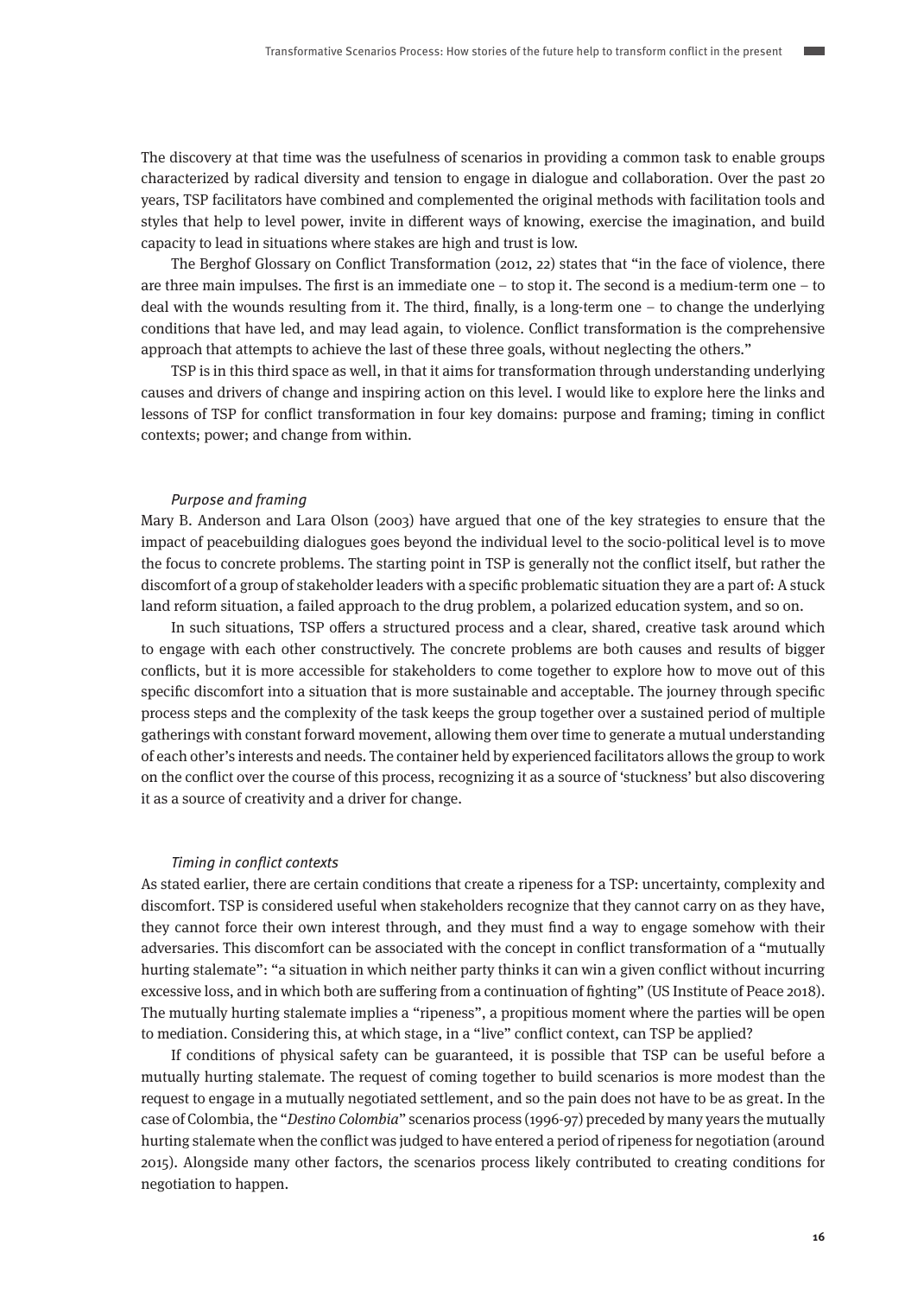In South Africa, the Mont Fleur Scenarios can be considered to have taken place in parallel to more official "track 1" processes, after an opening in the conflict and an engagement across the two sides, but before the terms of settlement and the way forward had been defined. TSP is also useful in dealing with the many specific consequences of past or lingering conflict, such as in addressing the issue of land reform 20 years after the democratic transition in South Africa.

### Power

Anderson and Olson (2003, 58-59) point out that "to end war or to prevent it through sustainable peace requires the involvement of those people who hold power and therefore, of necessity, must agree to a peace and maintain the systems that sustain it – namely, governments, combatants or so-called 'hardliners'. These are the groups often referred to by peace practitioners as the 'hard to reach'." TSP successfully brings together the "unlike-minded" and may offer a way to engage some of these harder to reach stakeholders, including combatants, politicians, generals and business executives along with the "easier to reach" civil society leaders, social movements, indigenous groups, youth, etc. If the appropriate convening power and dissemination potential is in place, these actors choose to join because they want to influence the outcome and because their diverse interests and perspectives are welcome and needed, rather than judged and labelled as the problem.

Each scenario team member has been invited deliberately and their participation is justified because they hold a "piece of the puzzle". Through their experience and role in the system, they see something others might not see, and which can help to inform the collective product. If someone is excluded, the final product will be lacking in depth. If they choose not to sign on at the end, it will be lacking also in legitimacy with important stakeholder segments. It therefore does not make sense for a scenario team member to be silent or for the group not to invite their voice in. In the specific context of the scenarios process then, there is a convincing logic and meaning to the need for power levelling.

The fact that the stakeholders are officially equal within the confines of the scenarios process does not imply the absence of power dynamics. Asymmetric power relations show up consistently in the room, posing a significant challenge to facilitators to ensure that all voices are included. The group is invited to practice "democracy of time", calling their awareness to how much they are speaking in relation to each other. Facilitators often need to bring attention to the power dynamics in the room in the context of the power logic of the process, and to help the group to see the ways in which the dynamics of the problematic reality and power structure "out there" plays out "in here".

#### Change from within the system

Often the starting point in international conflict transformation is external intervention. This is frequently necessary, but it also creates a problematic political "container", by limiting local ownership and legitimacy. Transformative scenarios process is not about intervening in someone else's conflict. As mentioned earlier, the initiators and convenors of the process are ideally of the system itself. They are "problem owners", who feel the situation is unacceptable and/or unsustainable and who recognize that unilateral action is either not possible or not sufficient. These initiating problem owners convene a larger group of problem owners, the scenario team, and invite impartial facilitators to conduct the process. If the starting point of the process is an external initiator, there is often a cycle of "quiet convening" to support the establishment of the convening power from within before the process really gets underway.

The key impact of transformative scenarios is through the transformation of the participants. But paradoxically, the process does not require up front that these players be willing or see the need to transform. Rather, it offers a space in which they can change themselves if and when they want to. Kahane (2015) speaks of a moment which he calls "el click", which is the moment when a person realizes that if the whole system is in the room, and everyone in the room believes that the others are causing the problem,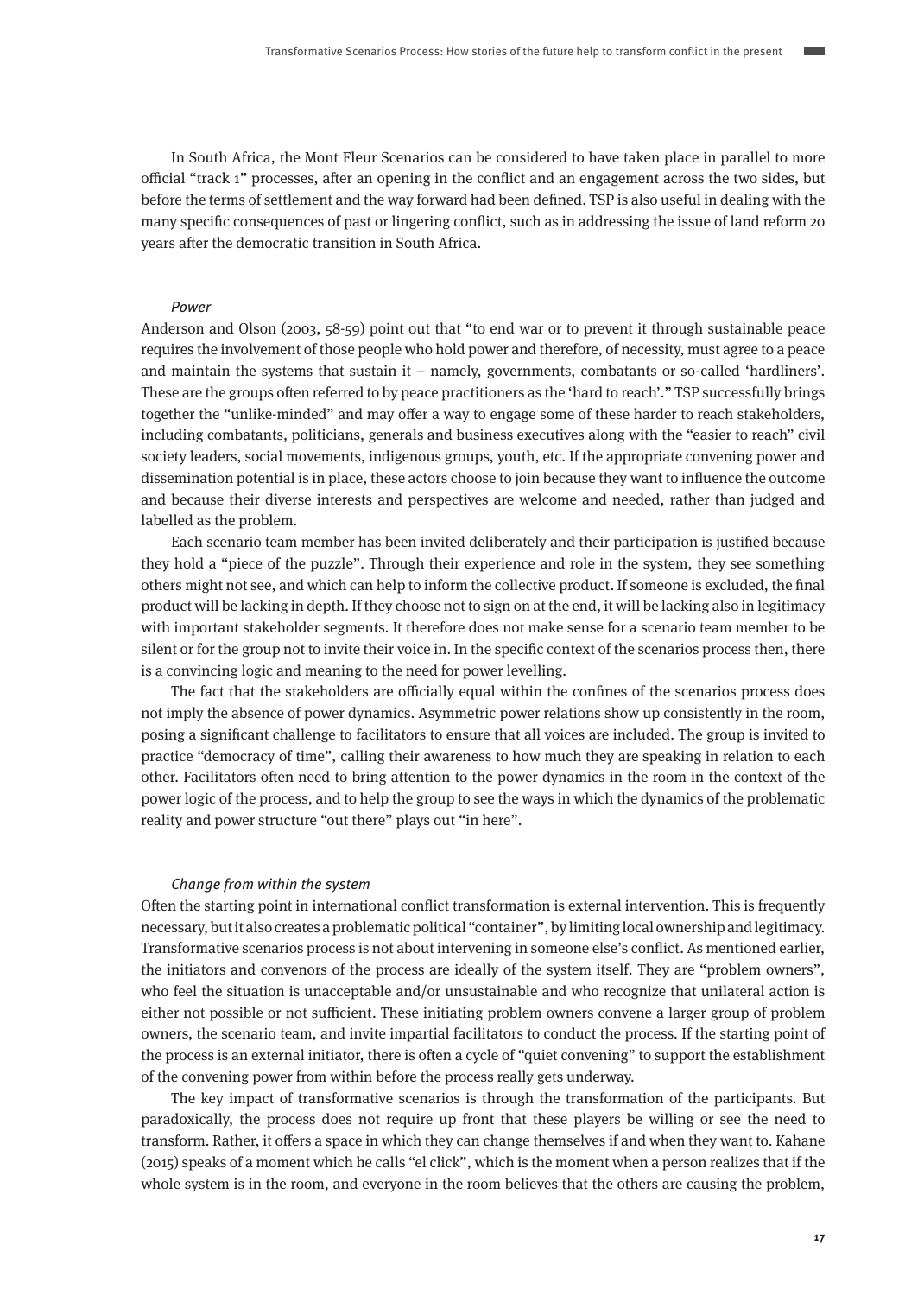<span id="page-17-0"></span>it is not possible that they are all right. They are pointing a finger at others, but meanwhile there are three fingers pointing back at themselves. El click is then the realization that in order for the situation we are working on to change, we ourselves have to change. El click does not "keep office hours": it cannot be scheduled into the process, rather it must be noticed and supported when it happens.

# 7 Learning edges

The transformative scenarios approach is continually evolving. It has some inherent limitations and recurring challenges, as well as learning edges and questions to be explored. Recent exchanges with TSP practitioners reflected them grappling with the following challenging questions.

### Do scenarios become an excuse, in the face of complexity, not to do something else?

A multi-stakeholder scenario process of this nature is an intensive process, occupying a great deal of attention and resources. It is based on an assumption that there is a need to slow down before we can speed up. Even though TSP is challenging to pull off, it is at the same time a structured and clear process that can give a system "something to do" when it is lost in the face of uncertainty, complexity and discomfort. There is a risk that convenors do this instead of doing something more demanding (coming to agreement) or action-oriented (collaborating for change), and that they run out of resources or energy by the end of the scenario construction. Even though there is always an impact in terms of relationships and insight, this is a dilemma. How to ensure that the scenario process is needed and worthwhile and how to deepen the sense of purpose and determination to actually transform reality? TSP works in part because it "only" involves talking together – how to shift to acting together? Part of the answer has been found to lie in embedding TSP in sustained platforms that allow participants to act creatively on the learnings, while still choosing freely whether they want to act together or separately.

### How to reach more people and incorporate new technologies?

Anderson and Olson (2003) distinguish between peacebuilding processes designed to reach "key people" vs. processes designed to reach "more people". They argue that work with more people is not enough if it does not reach key people and vice versa.

TSP is mainly a process that involves "key people", i.e. a scenario team of 25-40 members. The most visible impact is on this group. It is sometimes perceived as a "top-down" approach because of this, despite the fact that the group usually includes leaders from all levels of society. The success of TSP relies greatly on this carefully convened and curated group that is representative of the whole system, and much of what makes it work would be lost if it were an open, large, and self-selecting process.

It is important to shift the notion that TSP is about affecting 25-40 people, as well as proactively to explore ways to reach "more people". Two key channels for this are the scenario team themselves as multipliers and agents of transformation, and the use of technology for dissemination and communication of the scenarios. On the first point, while such action of the scenario team cannot be controlled or driven by the convenors, it can be facilitated by creating space in the process for explicit conversation and accompaniment around personal agency.

On the second point, there is increasing pressure on TSP convenors and facilitators to use technology and audio-visuals to incorporate voices far beyond the exclusive group of scenario team members. It is possible to bring many more voices into the process through creative use of technology before the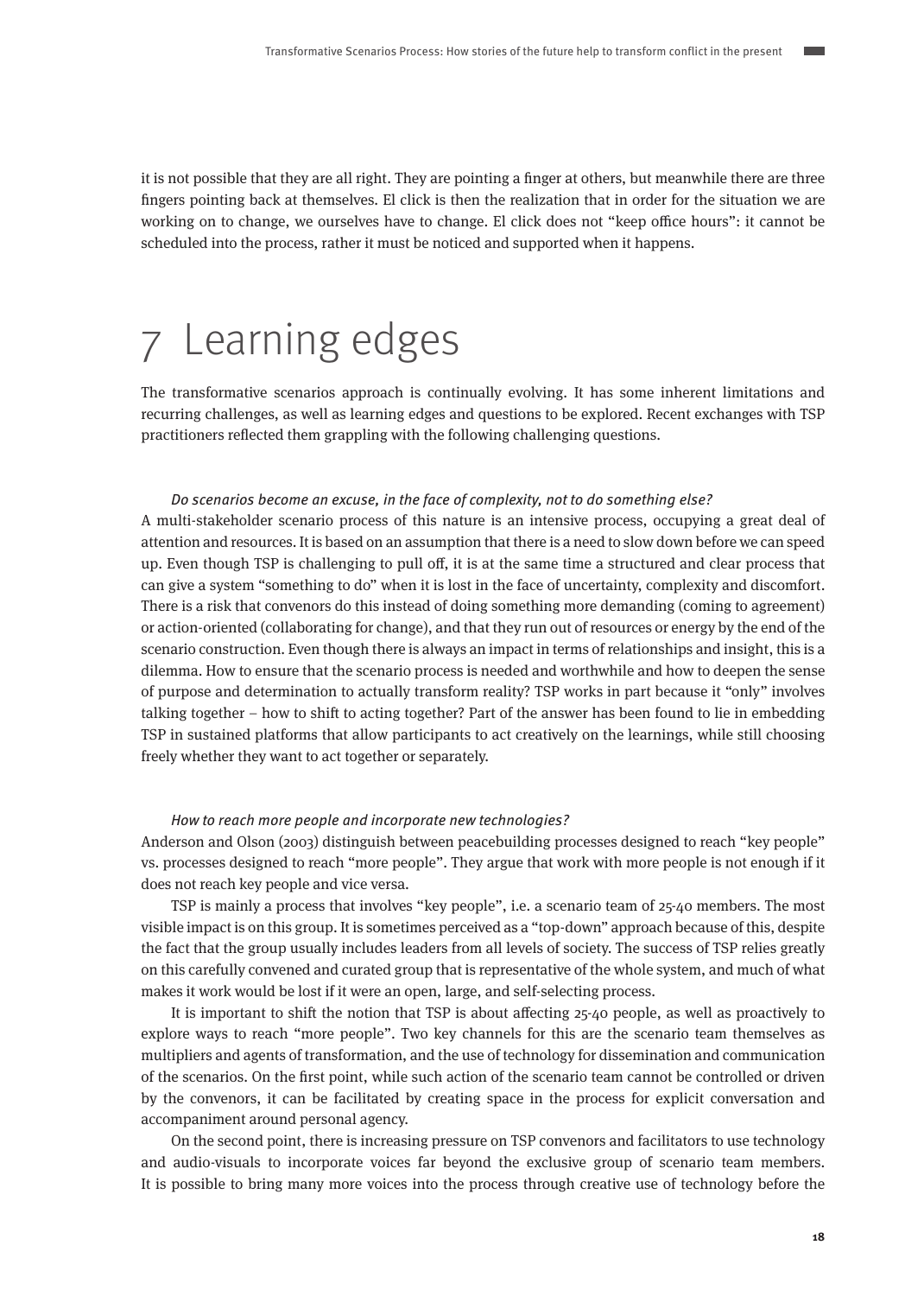<span id="page-18-0"></span>scenario construction as well as during the dissemination phase. Rapidly evolving technologies offer other new possibilities to this space such as crowdsourcing inputs, gaming and the use of virtual reality for communicating scenarios more broadly and vividly. These possibilities are worth exploring further, while keeping in mind risks associated and avoiding compromising the potency of the face-to-face interactions.

### Should TSP deal with conflict more directly?

The Transformative Scenarios Process is relevant and applicable in conflictual situations, as described in this article. At the same time, the approach taken to the conflict is in some ways to convene and move through the structured exercise in spite of the conflict, to shift understandings and relationships over the course of the sustained process. It rarely tackles the conflict head-on through specific conflict transformation sessions. It is possible that deeper change could be achieved by bringing conflict transformation methods more directly into the transformative scenarios process, and ensuring that TSP facilitators are trained in such approaches. This would entail allowing time for the group to attend to the conflict itself when it emerges over the course of the process, and would potentially build the scenario team's capacity to embrace and process conflict as a key outcome.

### How to assess impact – whose results are we talking about?

TSP is about story-telling. The impacts are also best communicated through stories. The direct impacts are mostly intangible in the form of insights, capacities and mutual trust and understanding. TSP guarantees impact on individuals and relationships. But the intention is to influence concrete economic, social, political and physical realities. How can the shifts that happen through a TSP be linked to more visible outcomes in terms of systems transformation? It is useful to build an explicit theory of change that traces more clearly the link between the outputs and the impact of this approach.

## Conclusion

The nature and vision of peacebuilding and conflict transformation work make it inevitably a multistakeholder endeavour. There are, and have been, many multi-stakeholder efforts in conflict contexts around the world, and there are many successful dialogue methods available to facilitators of such processes, each more useful in certain contexts than in others (Bojer et al. 2008). Convenors and facilitators must judge based on each situation and the conditions in place which method to apply. The role of TSP in conflict transformation and the acknowledgement of conflict in TSP deserve further reflection and practice.

Transformative scenarios processes in real life are inspiring, rewarding and impactful, while at the same time messy, complex and imperfect. The key promise of TSP is that it lowers the barriers for key stakeholders to step through the door and into a room with their adversaries. It is an invitation to a journey that they can accept to embark on. It is a journey where they do not need to "enemify" each other, where they can face reality together, lift their gaze to a new horizon, and discover each other as whole persons. Each of them holds a valuable piece of a wider puzzle, not only in their knowledge but also in their agency and sphere of influence. Over the course of the journey, they build a vision that is reality-infused and powered by an awareness that shifting their problematic situation depends on all of them.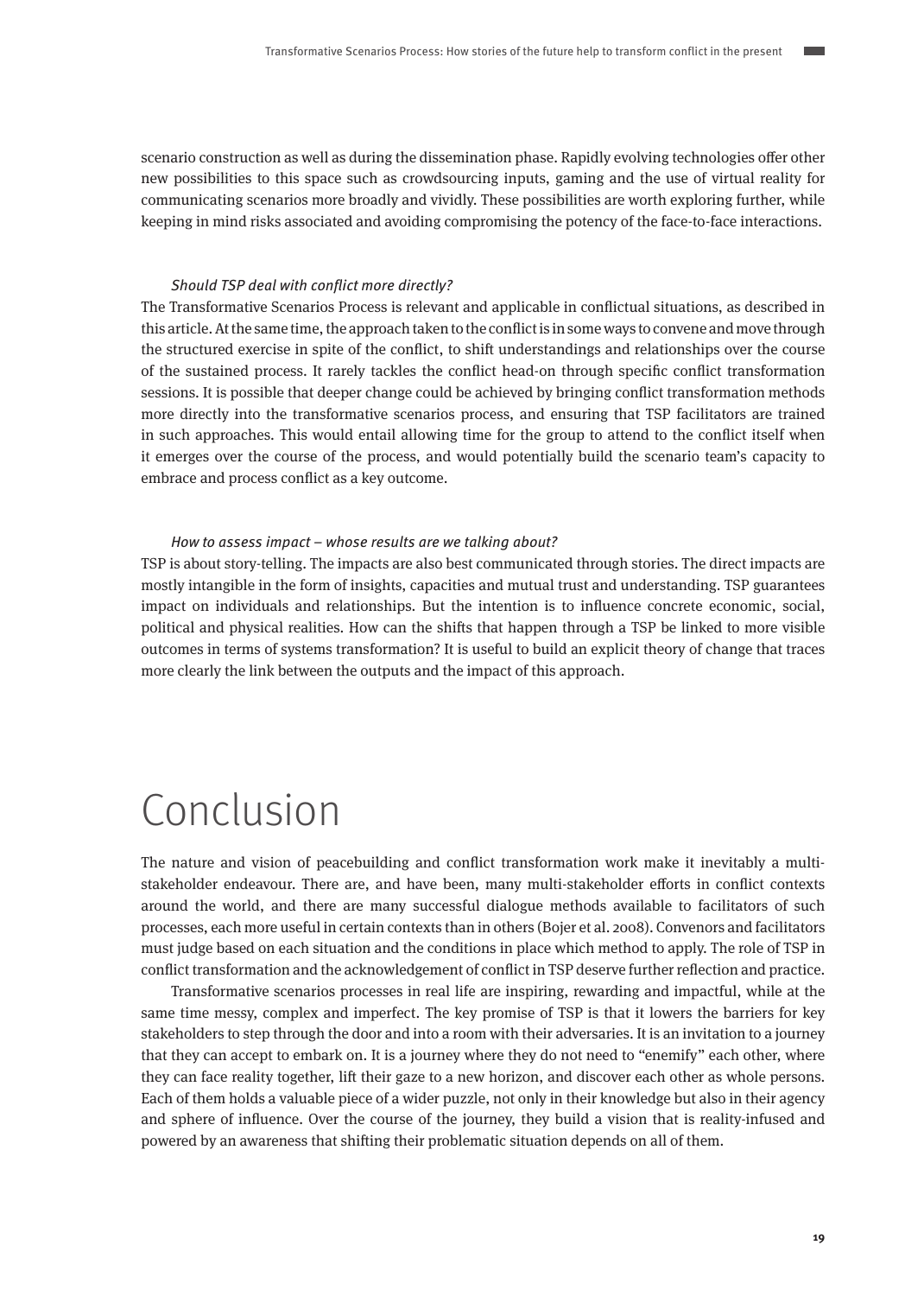# <span id="page-19-0"></span>References and Further Reading

- **Anderson, Mary B. and Lara Olson** 2003. Confronting War: Critical Lessons for Peace Practitioners. Cambridge MA: The Collaborative for Development Action, Inc. [http://cdacollabo](http://cdacollaborative.org/publication/confronting-war-critical-lessons-for-peace-practitioners/)[rative.org/publication/confronting-war-cri](http://cdacollaborative.org/publication/confronting-war-critical-lessons-for-peace-practitioners/)[tical-lessons-for-peace-practitioners/](http://cdacollaborative.org/publication/confronting-war-critical-lessons-for-peace-practitioners/) [accessed 16 July 2018].
- **Bentham, Jeremy B. et al.** 2008. Scenarios: An Explorer's Guide. The Hague: Shell International.
- **Berghof Foundatio**n (ed.) 2012. Berghof Glossary on Conflict Transformation. 20 notions for theory and practice. Berlin: BF. [https://](https://www.berghof-foundation.org/fileadmin/redaktion/Publications/Books/Book_Glossary_Chapters_en/glossary_2012_complete.pdf) [www.berghof-foundation.org/fileadmin/](https://www.berghof-foundation.org/fileadmin/redaktion/Publications/Books/Book_Glossary_Chapters_en/glossary_2012_complete.pdf) [redaktion/Publications/Books/Book\\_Glos](https://www.berghof-foundation.org/fileadmin/redaktion/Publications/Books/Book_Glossary_Chapters_en/glossary_2012_complete.pdf)[sary\\_Chapters\\_en/glossary\\_2012\\_complete.](https://www.berghof-foundation.org/fileadmin/redaktion/Publications/Books/Book_Glossary_Chapters_en/glossary_2012_complete.pdf) [pdf](https://www.berghof-foundation.org/fileadmin/redaktion/Publications/Books/Book_Glossary_Chapters_en/glossary_2012_complete.pdf) [accessed 16 July 2018].
- **Bojer, Marianne Mille, Heiko Roehl and Colleen Magner** 2008. Mapping Dialogue: Essential Tools for Social Change. Chagrin Falls, OH: Taos Institute Publications.
- **Flowers, Betty Sue** 2003. The Art and Strategy of Scenario Writing, in: Strategy and Leadership, 31(2), 29-33.
- **Freeth, Rebecca & Scott Drimie** 2016. Participatory Scenario Planning: From Scenario 'Stakeholders' to Scenario 'Owners', in: Environment: Science and Policy for Sustainable Development, 58(4), 32-43.
- **Gibson, William** 1999. The Science in Science Fiction, Talk of the Nation, on: National Public Radio, November 30.
- **Kahane, Adam** 2017. Collaborating with the Enemy: How to Work with People You Don't Agree with or Like or Trust. San Francisco, CA: Berrett-Koehler.
- **Kahane, Adam** 2012. Transformative Scenario Planning: Working Together to Change the Future. San Francisco, CA: Berrett-Koehler.
- **Kleiner, Art** 1996. The Age of Heretics: Heroes, Outlaws, and the Forerunners of Corporate Change. New York: Doubleday. Online excerpt at [http://royaldutchshellplc.](http://royaldutchshellplc.com/1996/01/06/virtual-consulting-new-york-shells-scenario-planning-1998/) [com/1996/01/06/virtual-consulting](http://royaldutchshellplc.com/1996/01/06/virtual-consulting-new-york-shells-scenario-planning-1998/)[new-york-shells-scenario-planning-1998/](http://royaldutchshellplc.com/1996/01/06/virtual-consulting-new-york-shells-scenario-planning-1998/) [accessed 16 July 2018].
- **Litvinoff, Edgardo** 2016. El Hombre que Hace 20 Años Convenció a Santos de Negociar la Paz, in: La Voz, 7 October 2016. [http://www.](http://www.lavoz.com.ar/mundo/el-hombre-que-hace-20-anos-convencio-santos-de-negociar-la-paz) [lavoz.com.ar/mundo/el-hombre-que-hace-](http://www.lavoz.com.ar/mundo/el-hombre-que-hace-20-anos-convencio-santos-de-negociar-la-paz)[20-anos-convencio-santos-de-negociar-la](http://www.lavoz.com.ar/mundo/el-hombre-que-hace-20-anos-convencio-santos-de-negociar-la-paz)[paz](http://www.lavoz.com.ar/mundo/el-hombre-que-hace-20-anos-convencio-santos-de-negociar-la-paz) [accessed 16 July 2018].
- **Ramirez, Rafael** 2014. Research on Scenario Planning Practices and Using Scenarios as a Research Method. YouTube, Oxford Futures Forum. [https://www.youtube.com/watch?v=-](https://www.youtube.com/watch?v=-T6OblZjBvw) [T6OblZjBvw](https://www.youtube.com/watch?v=-T6OblZjBvw) [accessed 16 July 2018].
- **Ramirez, Rafael and Jerome Ravetz** 2011. Feral Futures: Zen and Aesthetics, in: Futures, 43(4), 478-487.
- **Peter Senge and Otto Scharmer** 2001. Community Action Research: Learning as a Community of Practitioners, Consultants and Researchers, in: Peter Reason and Hilary Bradbury (eds.), Handbook of Action Research: Participative Inquiry and Practice. Thousand Oaks, CA: Sage Publications, 195-206.
- **Senge, Peter, Otto Scharmer, Joseph Jaworski and Betty Sue Flowers** 2008. Presence: Human Purpose and the Field of the Future. New York: Broadway Business.
- **Taylor, CW** 1990. Creating Strategic Visions. Strategic Studies Institute, US Army War College, Carlisle Barracks, Carlisle, Pennsylvania, USA. [http://www.dtic.mil/dtic/tr/fulltext/u2/](http://www.dtic.mil/dtic/tr/fulltext/u2/a231618.pdf) [a231618.pdf](http://www.dtic.mil/dtic/tr/fulltext/u2/a231618.pdf) [accessed 16 July 2018].
- **US Institute of Peace** 2018. Glossary: "Mutually Hurting Stalemate", Washington, DC: USIP. [https://www.usip.org/glossary/mutually-hur](https://www.usip.org/glossary/mutually-hurting-stalemate)[ting-stalemate](https://www.usip.org/glossary/mutually-hurting-stalemate) [accessed 13 July 2018].
- **Van der Heijden, Kees** 1996. Scenarios: The Art of Strategic Conversation. Chichester, West Sussex, England: John Wiley & Sons.
- **Van Notten, PMF** 2005. Writing on the Wall. Scenario Development in Times of Discontinuity. Boca Raton: Dissertation.com.
- Van Notten, PMF 2006. Scenario Development: A Typology of Approaches, in: Think Scenarios, Rethink Education. Available at [https://www.](https://www.oecd.org/site/schoolingfortomorrowknowledgebase/futuresthinking/scenarios/scenariodevelopmentatypologyofapproaches.htm) [oecd.org/site/schoolingfortomorrowknowl](https://www.oecd.org/site/schoolingfortomorrowknowledgebase/futuresthinking/scenarios/scenariodevelopmentatypologyofapproaches.htm)[edgebase/futuresthinking/scenarios/scena](https://www.oecd.org/site/schoolingfortomorrowknowledgebase/futuresthinking/scenarios/scenariodevelopmentatypologyofapproaches.htm)[riodevelopmentatypologyofapproaches.htm](https://www.oecd.org/site/schoolingfortomorrowknowledgebase/futuresthinking/scenarios/scenariodevelopmentatypologyofapproaches.htm)